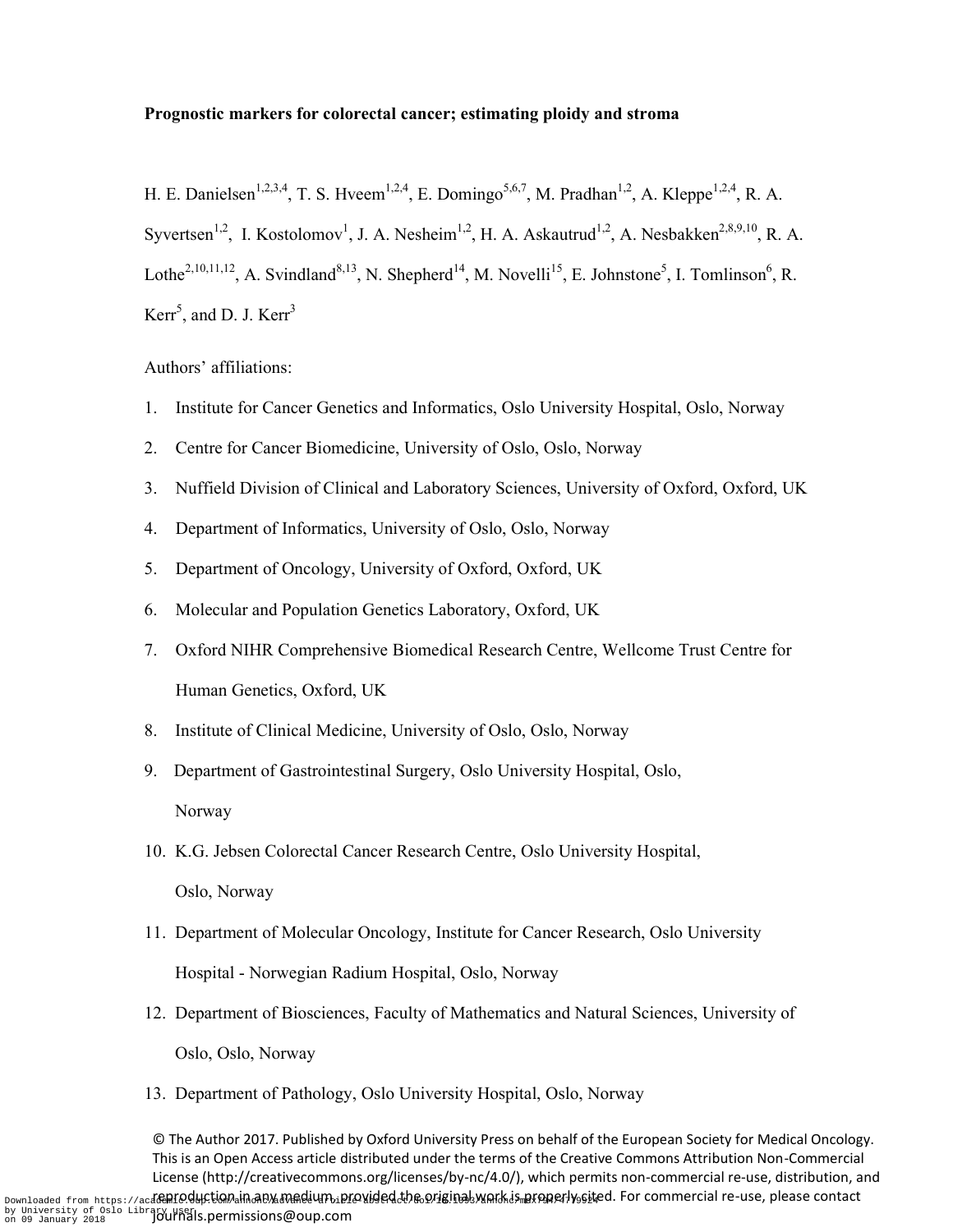14. Gloucestershire Cellular Pathology Laboratory, Cheltenham General Hospital,

Cheltenham, UK

15. Research Department of Pathology, University College London Medical School, London, UK

Corresponding author:

Prof. David James Kerr

Nuffield Division of Clinical and Laboratory Sciences

Level 4, Academic Block, John Radcliffe Infirmary,

Headington, Oxford, OX3 9DU, UK

Email: david.kerr@ndcls.ox.ac.uk

Telephone: +441865 270000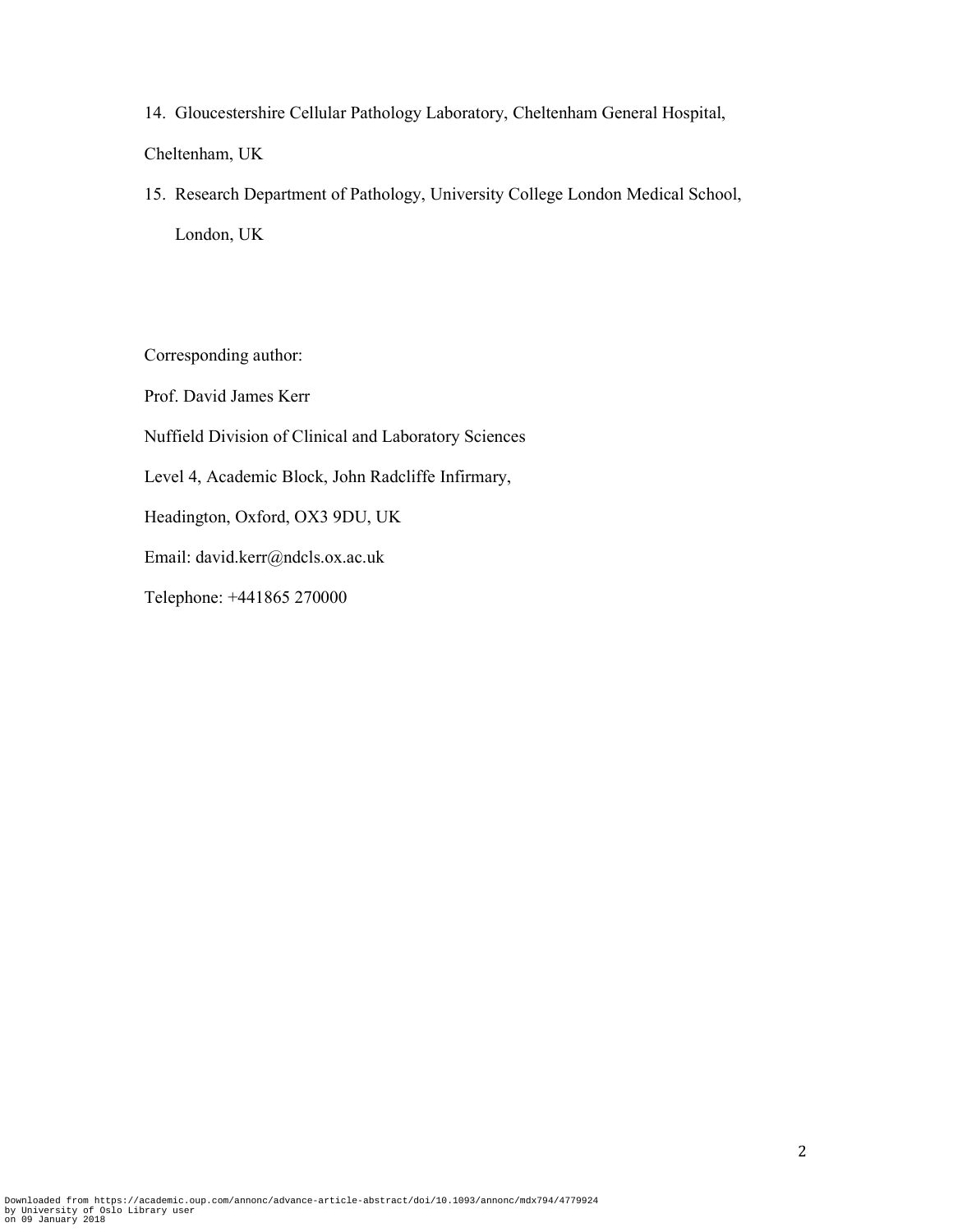#### **Summary**

#### **Background**

We report here the prognostic value of ploidy and digital tumour-stromal morphometric analyses using material from 2624 patients with early stage CRC.

## **Patients and Methods**

DNA content (ploidy) and stroma-tumour fraction were estimated using automated digital imaging systems and DNA was extracted from sections of formalin-fixed paraffin-embedded (FFPE) tissue for analysis of microsatellite instability (MSI). Samples were available from 1092 patients recruited to the QUASAR 2 trial and two large observational series (Gloucester, *n*=954; Oslo University Hospital, *n*=578). Resultant biomarkers were analysed for prognostic impact using five-year cancer-specific survival (CSS) as the clinical endpoint.

# **Results**

Ploidy and stroma-tumour fraction were significantly prognostic in a multivariate model adjusted for age, adjuvant treatment, and pathological T-stage in stage II patients, and the combination of ploidy and stroma-tumour fraction was found to stratify these patients into three clinically useful groups; 5-year CSS 90% vs 83% vs 73% (hazard ratio [HR]=1.77 [95% CI 1.13-2.77] and HR=2.95 [95% CI 1.73-5.03], *P*<0.001).

## **Conclusion**

A novel biomarker, combining estimates of ploidy and stroma-tumour fraction, sampled from FFPE tissue, identifies stage II CRC patients with low, intermediate or high risk of CRC disease specific death, and can reliably stratify clinically relevant patient sub-populations with differential risks of tumour recurrence and may support choice of adjuvant therapy for these individuals.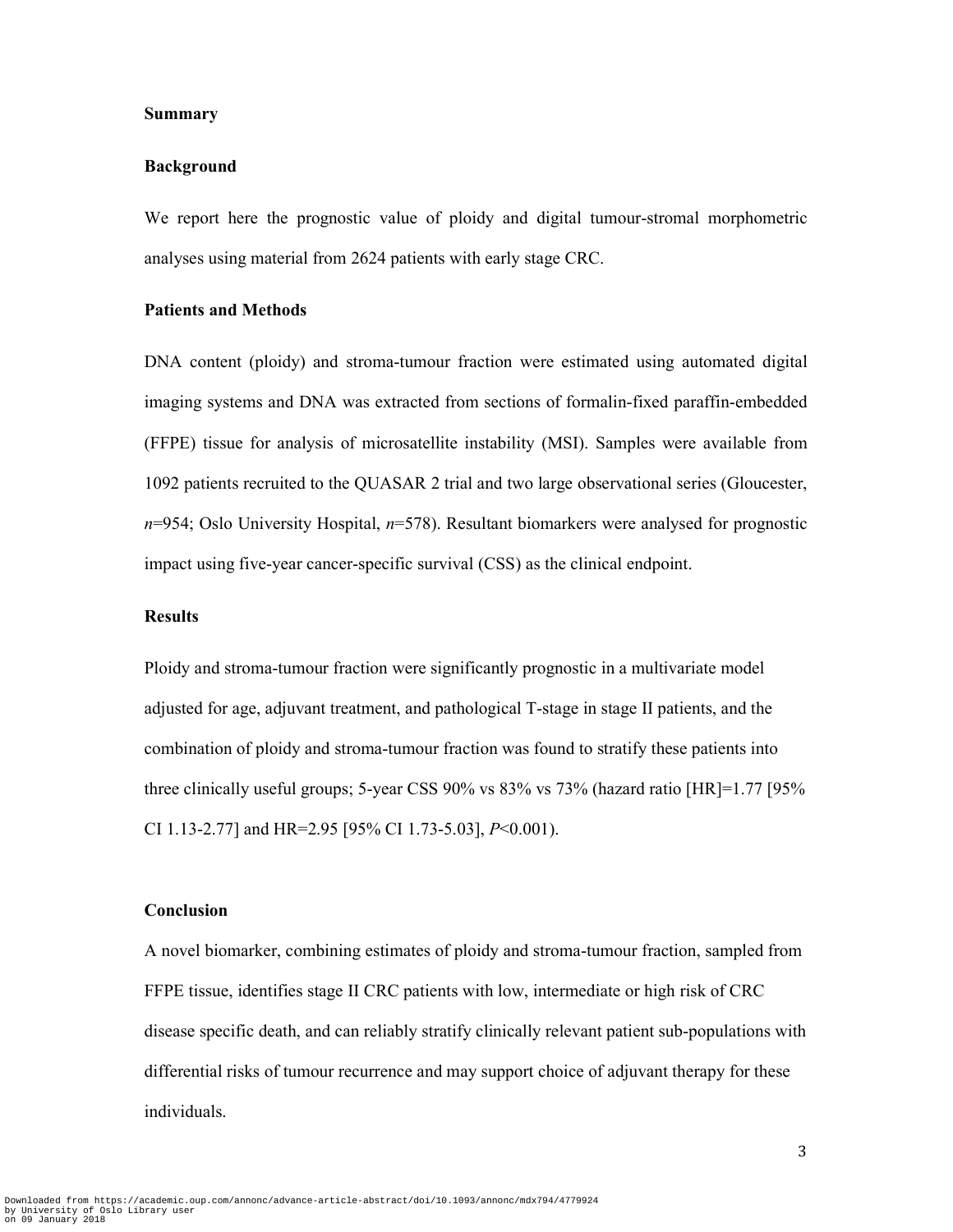# **Key words: colorectal cancer, ploidy, stroma fraction, prognosis**

## **Key message:**

A new marker panel, combination of DNA ploidy and stroma-tumour fraction, was able to stratify the patients with stage II colorectal carcinoma into three clinically viable risk groups with 5-year cancer-specific survival 90%, 83% and 73%, respectively. The stage II patients with a prognosis similar to stage I patients might therefore avoid adjuvant treatment.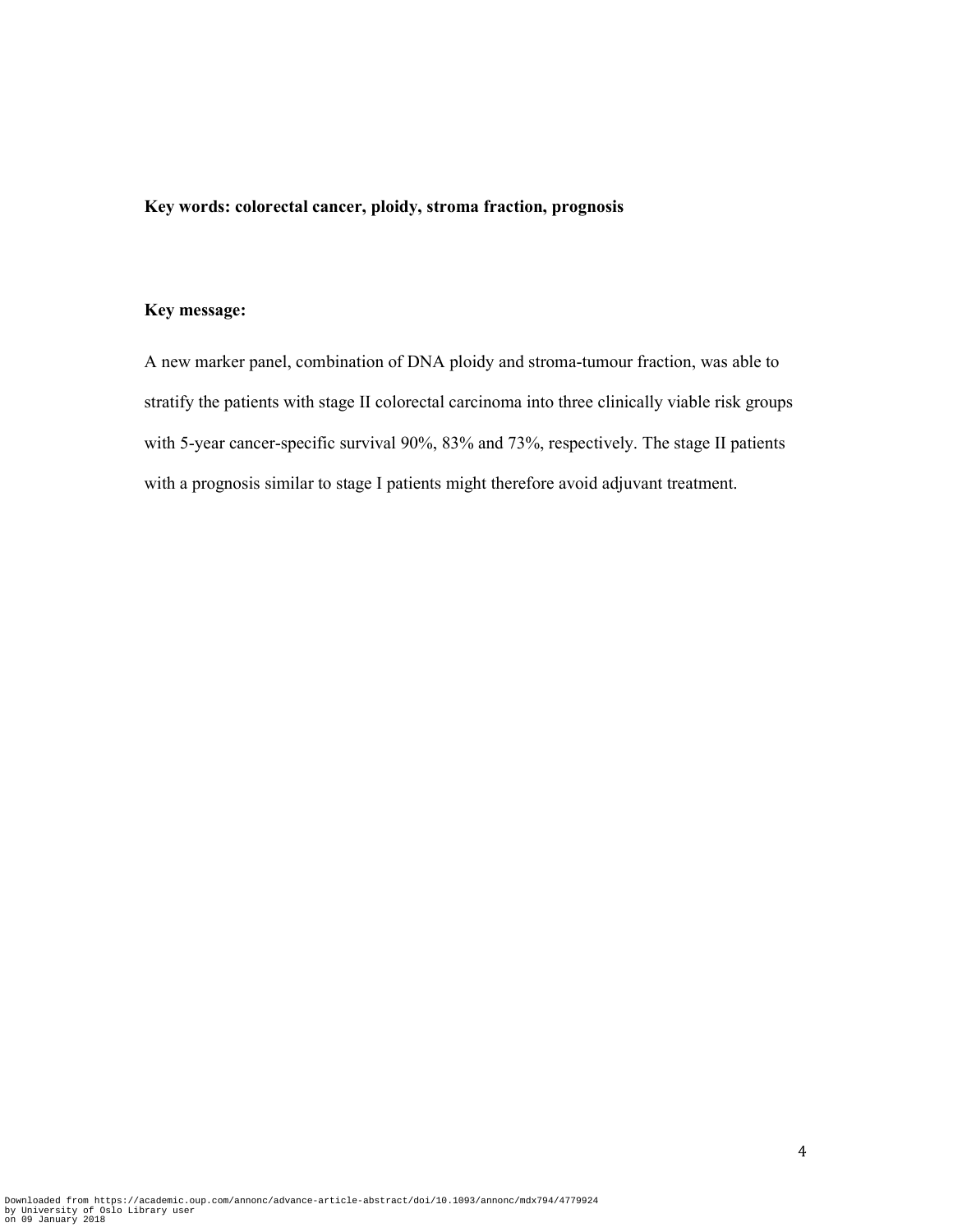## **Introduction**

Biomarkers are being used increasingly to select populations of cancer patients who are likely to benefit most from treatment and avoid life threatening toxicity [1, 2].

However, the dominant management decision in the adjuvant setting is whether any treatment should be offered at all, given its relatively marginal benefits [3]. For example, a 6-month postoperative course of 5-fluorouracil and folinic acid or capecitabine improves overall survival by around 3-5 % for patients with stage II or IIIA colorectal cancer. The vast majority (75-80%) of these patients will be cured by surgery alone; 15-20 % will recur despite adjuvant chemotherapy; there is likely to be a chemotherapy associated death rate of 0.5-1%; and 20% of patients will suffer significant side effects [4-7]. The risk-benefit ratio is therefore marginal, but would be positively skewed if it were possible to define a subgroup at higher risk of recurrence and cancer specific death.

Although clinically validated prognostic biomarkers would facilitate adjuvant therapeutic decisions, until recently, none have been sufficiently robust for routine clinical application. We recently reaffirmed the prognostic value of DNA mismatch repair (MMR) status in 1913 patients enrolled in the QUASAR trial [8] and identified those 12-15% of MMR-deficient, stage II patients at a reduced risk of recurrence and in whom adjuvant therapy is not indicated [9, 10]. Similarly, a clinical argument has been presented for use of an RNA signature-based risk score to stratify T3 N0, MMR-proficient colorectal tumours [11]. A number of studies have shown that manually assessed stroma fraction is a prognostic marker in colorectal cancer [12-15]. Further subdivision was investigated by Galon et al [16], who explored the prognostic impact of immune infiltrates.

The aim of the present study was to undertake morphometric and molecular analysis of a series of primary CRC specimens collected retrospectively from patients entered into a trial

5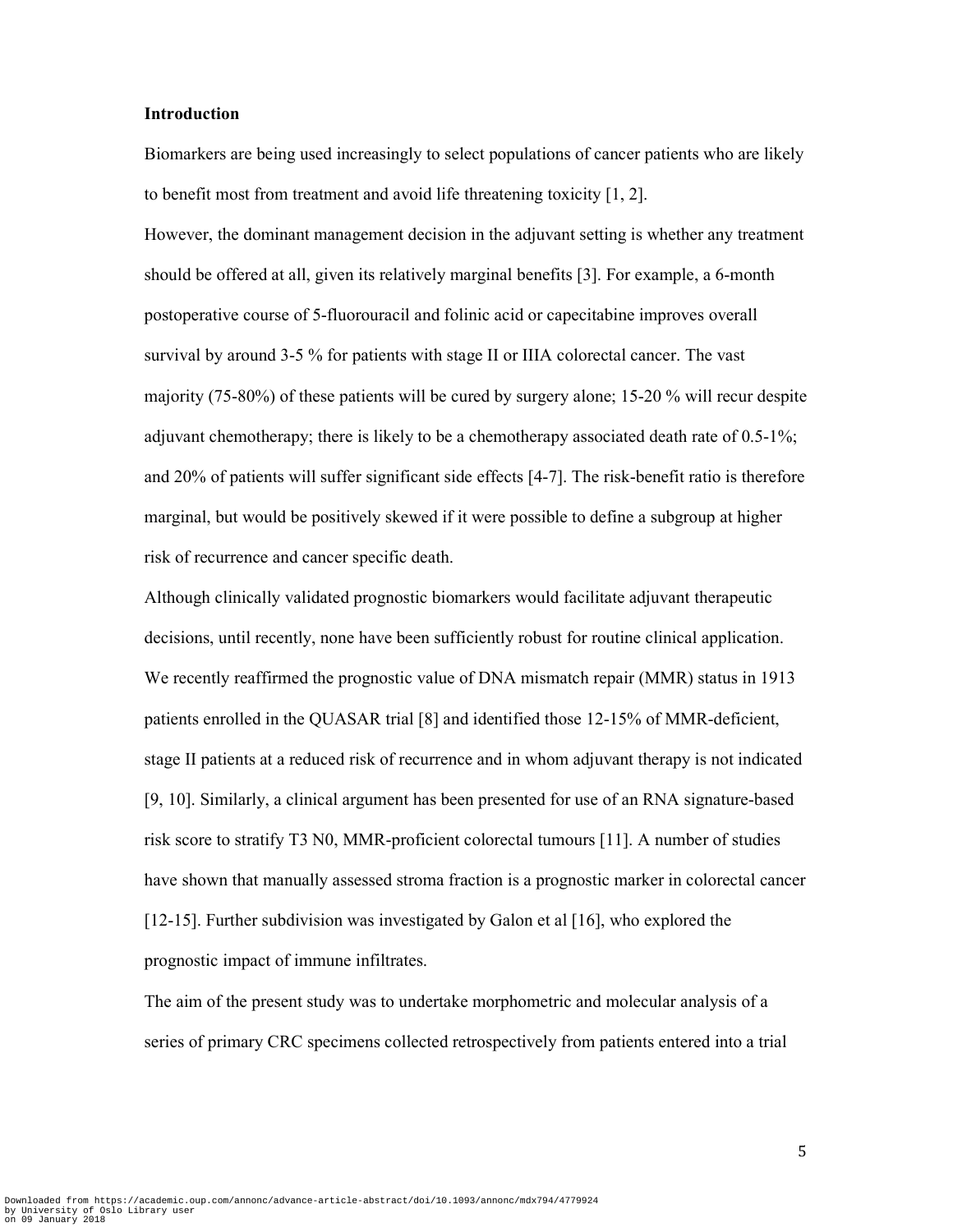(QUASAR) of adjuvant therapy and two large observational cohorts to validate the

combination of ploidy and stromal fraction as potentially clinically useful prognostic markers.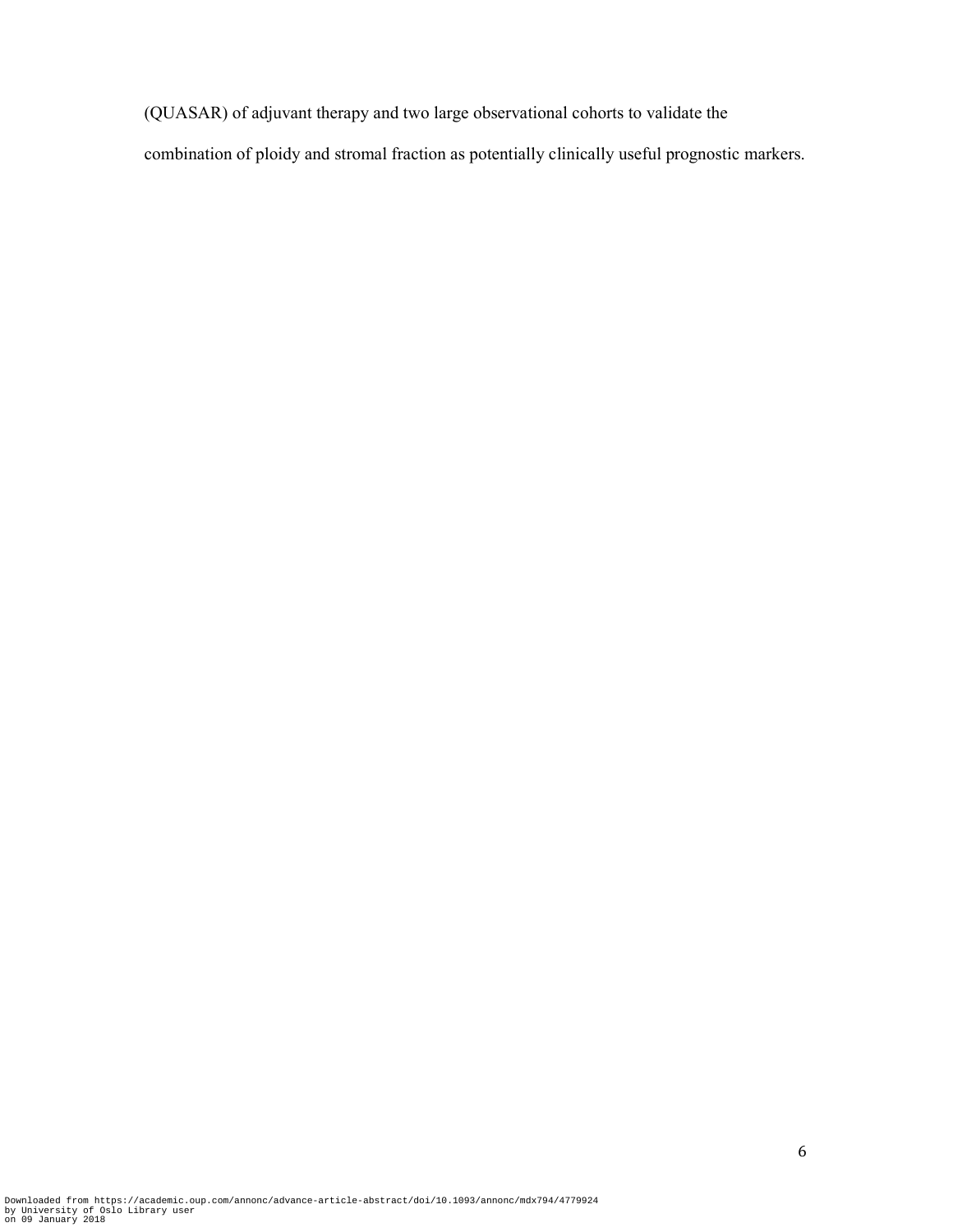## **Methods**

#### **QUASAR 2 study**

1952 patients, who had undergone surgery for stage III/ high risk stage II CRC, were randomly assigned to receive capecitabine alone, comprising a 3-week cycle of  $1250mg/m<sup>2</sup>$ twice daily for 14 days followed by a 7 day break for a total of 8 cycles, or the same in combination with bevacizumab, 7.5mg/kg intravenous infusion over 90 minutes on day 1 of each 3-week cycle The primary end-point was 3-year disease-free survival (DFS) with overall survival (OS) a secondary endpoint.

The study was undertaken in accordance with the protocol, good clinical practice, the EU Directive 2001/20/EC and 2005/28/EC, and the Declaration of Helsinki, and was approved by West Midlands Research Ethics Committee, United Kingdom (REC reference: 04/MRE/11/18). An independent data safety monitoring committee carried out annual safety reviews. This trial is registered, number ISRCTN 4513315.

## **Gloucester Cohort**

The Gloucester Colorectal Cancer Study was carried out between 1988 and 1996 and recruited 1050 patients. A small proportion of the patients (7% among stage II and 15% among stage III) received adjuvant therapy. The prognostic impact of peritoneal involvement has been evaluated in the colonic and rectal cancers in this cohort previously [17, 18]. The Gloucestershire Local Research Ethics Committee, under reference 01/21G, approved the study.

#### **Oslo University hospital – Aker (OUH-Aker) cohort.**

This cohort is a consecutive series of 578 stage I-III colorectal cancer patients treated at OUH-Aker, Norway, in the period 1993-2003. A minority of the patients received adjuvant therapy (1% among stage II and 30% among stage III patients). The prognostic impact of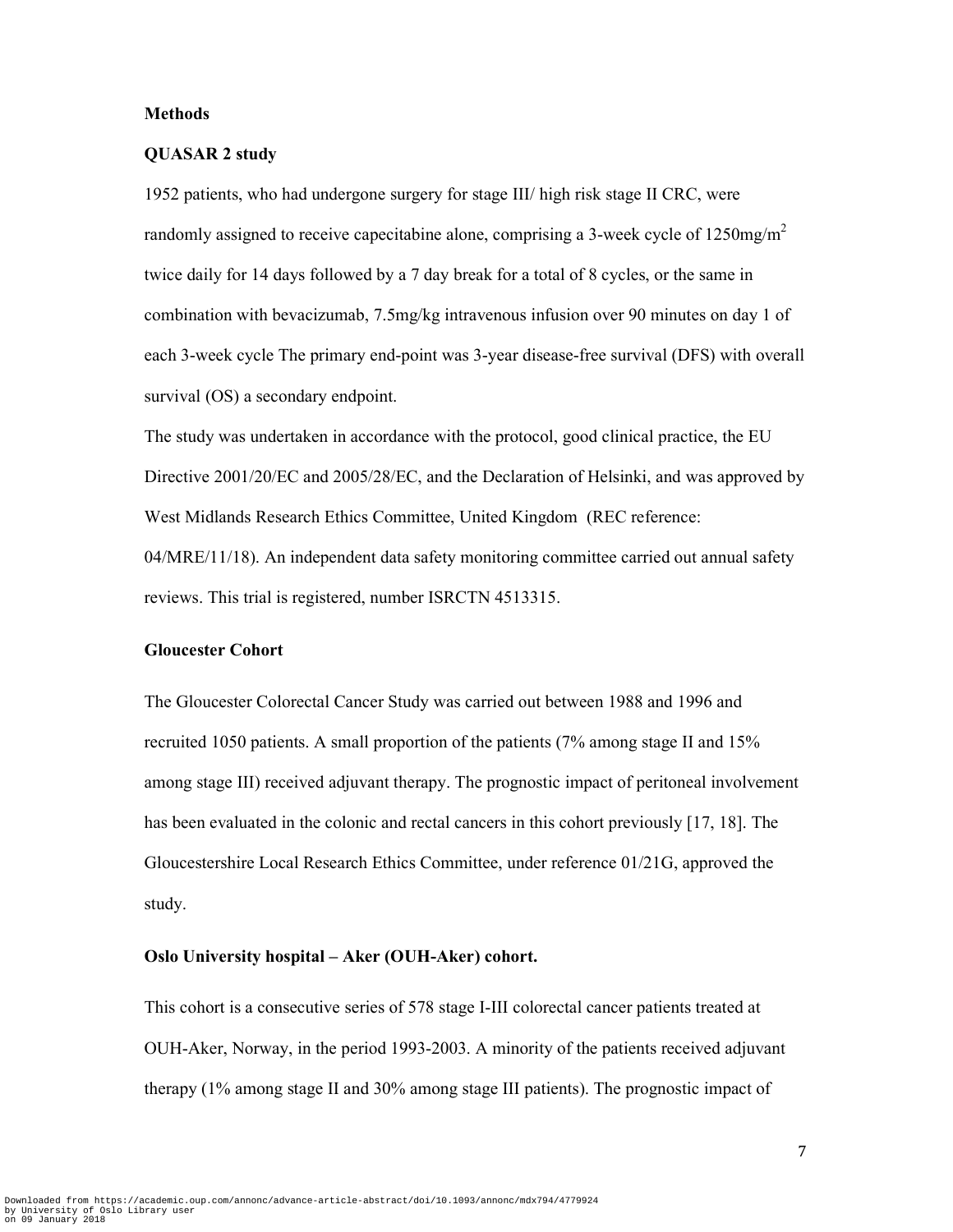DNA ploidy and MSI status has been reported in the same patient cohort previously [19, 20]. The study was performed according to the Helsinki Declaration and approved by the Norwegian Regional Committees for Medical Research (REK; #1.2005.1629).

### **Tumour Sampling**

For analyses, the pathologist selected one tumour block deemed representative from each patient, and annotated the whole epithelial tumour region. Hence no systematic selection was performed.

#### **DNA Ploidy Analysis**

DNA ploidy analysis by image cytometry was carried out as previously reported [21].

#### **Tumour-stroma Fraction**

The tumour-stroma fraction was measured on the histological images using developed proprietary software tools and analysis methods as described in supplementary methods. The method for automatically segmenting tumour-stroma in HE-stained tissue sections was developed in a separate dataset where a pathologist evaluated the segmentation results during development. The cutoff value for low and high stroma was taken from a previous study where stroma fraction was manually assessed [12].

## **Statistical analysis**

All pathological and laboratory assessments were undertaken blind to the patients' treatment allocation and clinical outcomes.

Five-year cancer-specific survival was the endpoint common to all datasets and was used for the individual and pooled analyses. For QUASAR 2, survival time was calculated from date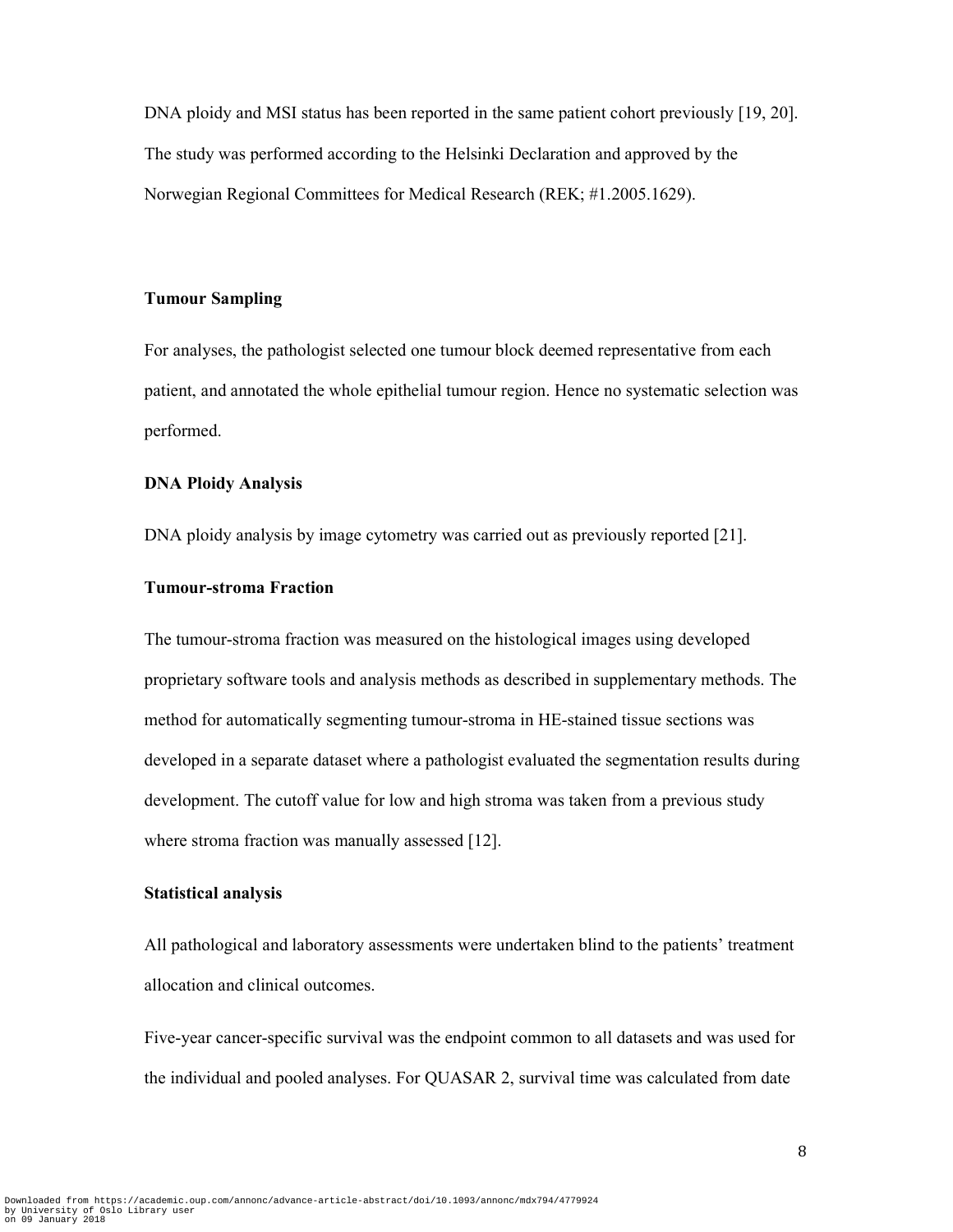of randomisation. An event was defined as cancer death within five years. Observations were censored at death from other causes or at five years after randomisation, whichever occurred first. For the Gloucester and Aker datasets, survival time was calculated from surgery date.

For assessment of the prognostic value of variables, cancer-specific mortality rates over the follow-up period of 5 years were analysed. Only variables that were significant in univariate analyses in the pooled dataset were included in the multivariate analysis, with the exception of age. Estimated survival functions were compared using the Mantel-Cox log-rank test in univariate analysis of categorical variables and the Wald chi-squared test in multivariate analysis. Analyses were performed using R version 3.1.3.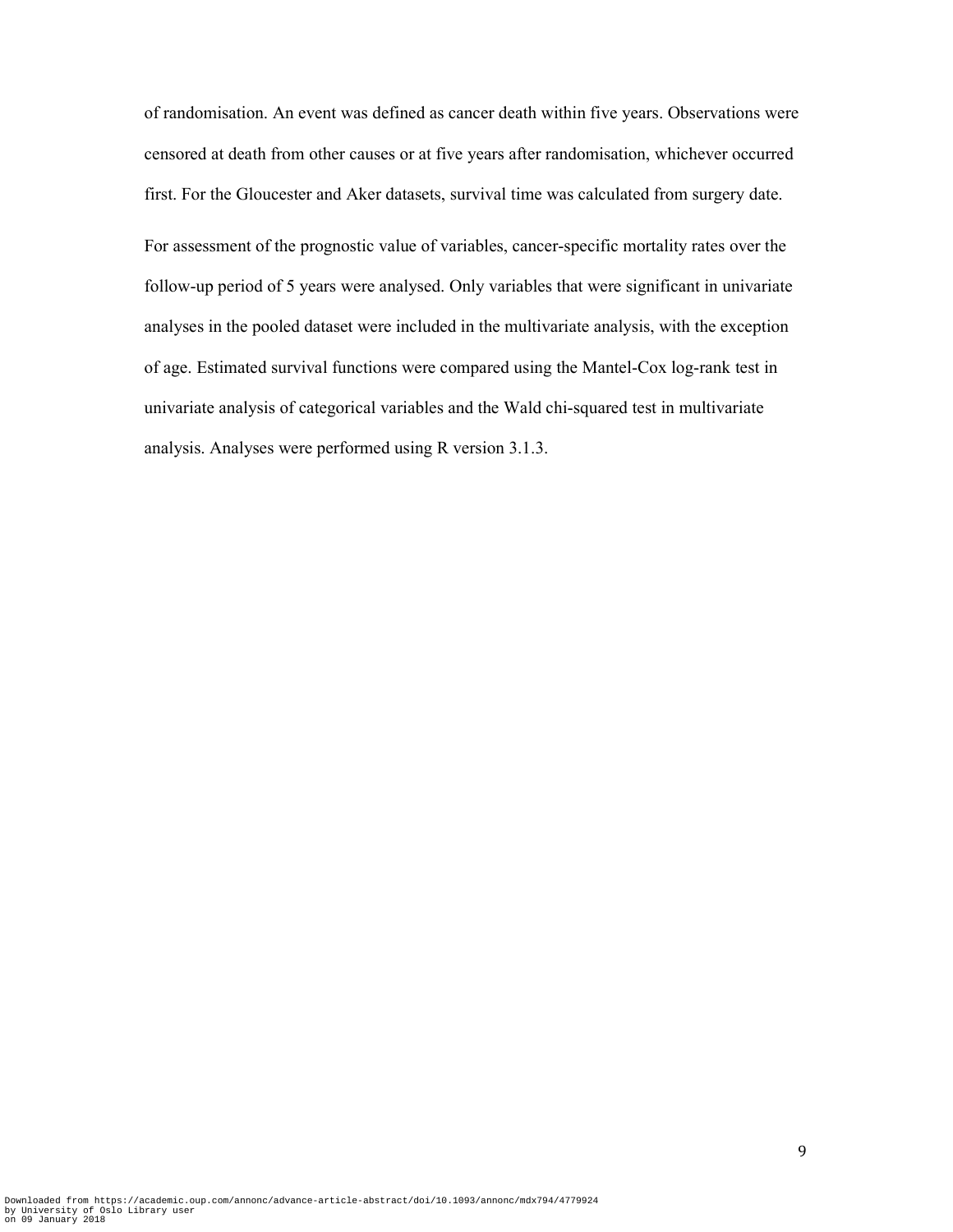#### **Results**

#### **Patient Demography**

The majority of patients had colon cancer (75%), median age of 68 years, a male preponderance (55% vs 45%), a majority of stage III patients (53% vs 39% stage II and 7% stage I), with stage II subjects having a higher proportion of MSI (18% vs 11%). Stage II and III had more high stroma tumours compared to stage I (13% vs 7%, supplementary Tables S1 A, B and C). All patients in the QUASAR 2 cohort received chemotherapy (capecitabine +/ bevacizumab), whereas one per cent of the Aker and seven per cent of the Gloucester stage II patients were treated with chemotherapy.

## **Univariate Prognostic factors for cancer-specific survival**

Univariate analyses of the individual data sets are summarised in supplementary Tables S1A-C.

In the pooled dataset, the combination of ploidy and stroma was statistically significant in stage II tumours (*P*<0.001, supplementary Table S1D). Diploid and low stroma tumours represented a patient group with low cancer-specific mortality (5-year CSS 90% [95% CI 87- 94%]), while diploid and high stroma tumours together with non-diploid and low stroma tumours constituted an intermediate group with increased cancer-specific mortality compared to the low risk group (5-year CSS 83% [95% CI 79-86%], HR 1.79 [95% CI 1.17-2.73]). Non-diploid and high stroma tumours characterised a group of patients with high risk for cancer-specific mortality (5-year CSS 73% [95% CI 65-82%], HR 2.87 [95% CI 1.71-4.82], Figure 1A). Five-year overall survival for the low, intermediate and high risk groups among stage II patients were 79%, 72% and 63%, respectively. Similarly, in Quasar 2, three-year disease-free survival (DFS) rates were 92%, 85% and 72%, while the corresponding figures in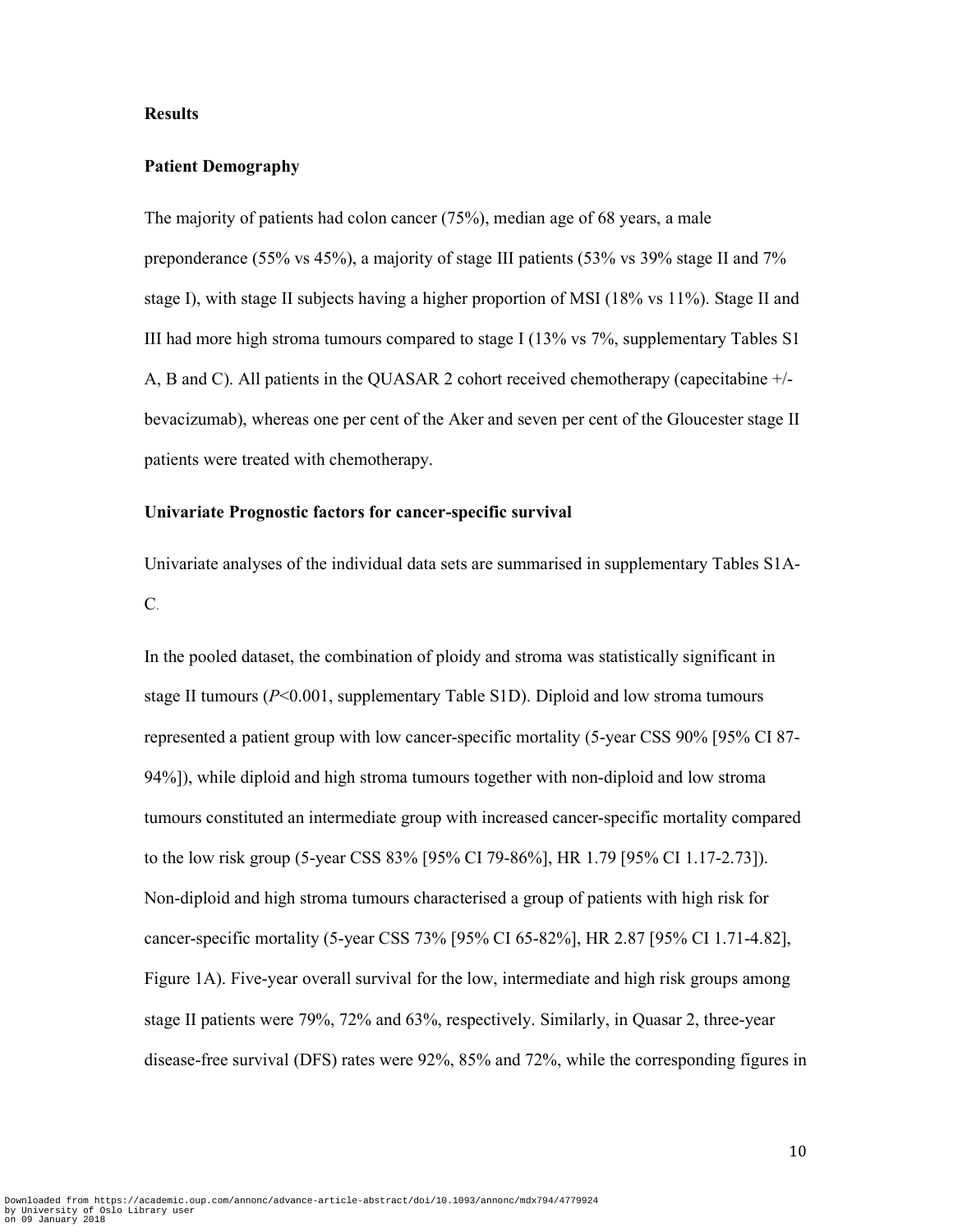the Aker dataset were 82%, 72% and 59%, respectively. In the Gloucester dataset, DFS was not available.

The combined ploidy-stroma marker had a less marked prognostic impact among stage III tumours (*P*=0.050), with 5-year CSS of 70% (95% CI 64-76%) in the low risk group, 68% (95% CI 64-71%) with HR 1.13 (95% CI 0.88-1.45) in the intermediate risk group, and 58% (95% CI 50-67%) with HR 1.50 (95% CI 1.08-2.09) in the high risk group (Figure 1B). Fiveyear overall survival for the low, intermediate and high risk groups among stage III patients were 61%, 59% and 48%, respectively. Similarly, three-year DFS rates in Quasar 2 were 73%, 73% and 53%, while the corresponding figures in the Aker dataset were 67%, 46% and 50%.

Patients with pT4 tumours had inferior prognoses compared to pT3 tumours in both stage II and stage III, HR 1.42 [95% CI 1.01-2.01], *P*=0.043 and HR 2.81 [95% CI 2.28-3.46], *P*<0.001) respectively.

Among stage III tumours, tumour differentiation was a significant prognostic marker (HR 1.65 [95% CI 0.88-3.11] for moderate vs well differentiated and HR 4.49 [95% CI 2.37-8.53] for poor vs well differentiated tumours, *P*<0.001).

The combination of pathological T-stage and degree of tumour differentiation was not prognostic in stage II disease (Figure 2A), whereas, among stage III patients, poorly differentiated pT4 tumours (224 out of 1355 (17%)) have the worst outcome, while poorly differentiated pT3 and moderately differentiated pT4 (417 out of 1355 (31%)) constitute an intermediate risk group (Figures 2A & B).

MSI did not have a significant impact in univariate analyses, MSI vs MSS HR=0.73 [95% CI 0.40-1.35], *P*=0.32) in stage II, and HR=1.19 (95% CI 0.75-1.87, *P*=0.46) in stage III disease.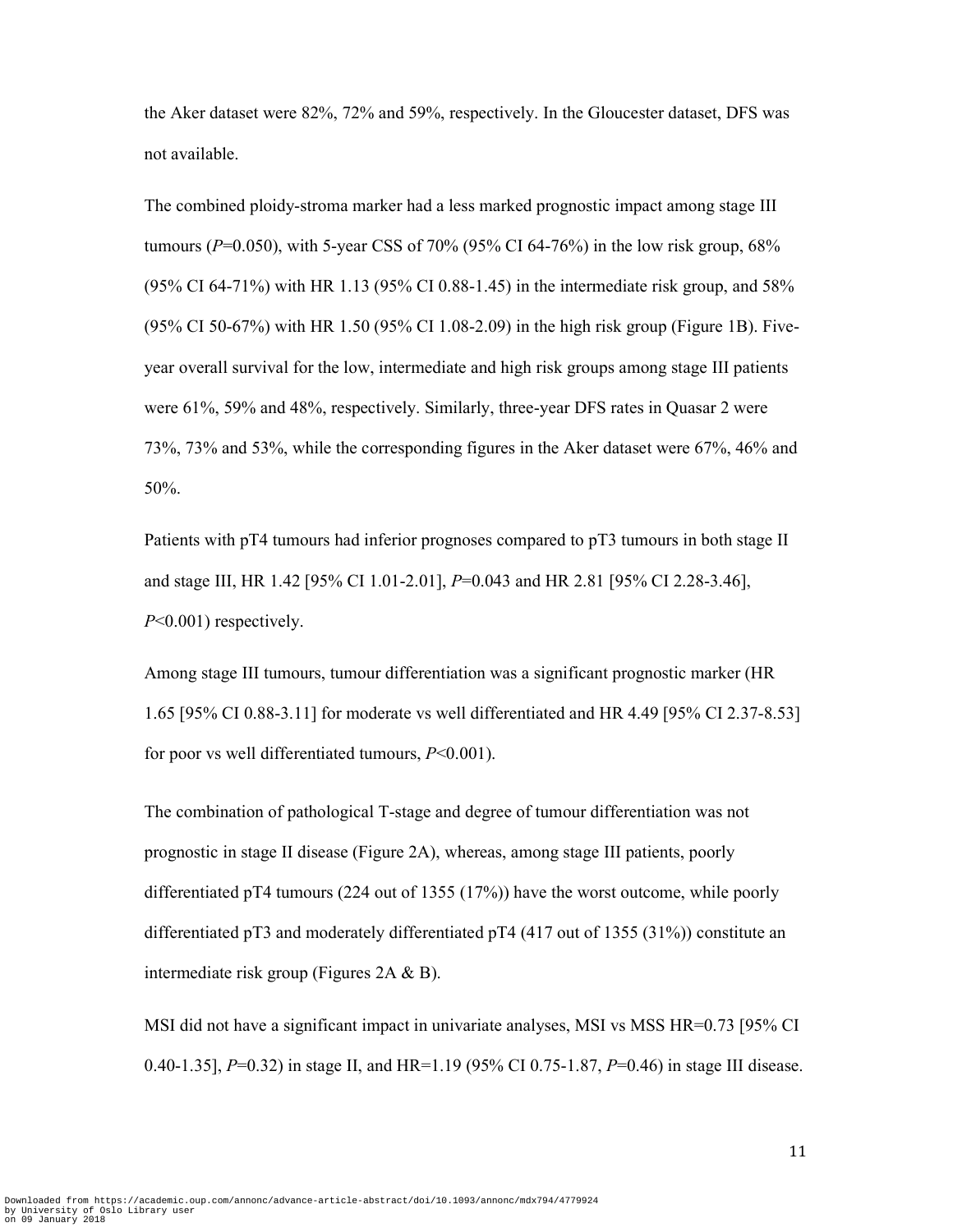Quasar 2 patients receiving bevacizumab did not have a significantly different prognosis than those that received capecitabine alone when stratifying for stroma content and stage, indicating that patients with a high stroma content do not benefit from VEGF inhibition (Supplementary Tables S4 A & B).

#### **Multivariate analysis of Prognostic factors for cancer-specific survival**

Multivariate analyses of the individual data sets are summarised in supplementary Tables S2  $(A-F)$  and 3  $(A-D)$ .

The pooled dataset comprising QUASAR 2, Gloucester and Aker populations are summarised in Tables  $2 \text{ A} \& \text{ B}$ . In multivariate modelling, the dominant contributory factors for stage II disease were the combination of ploidy and stroma (*P*<0.001, HR 1.77 [95% CI 1.13-2.77] for intermediate vs low risk group and HR 2.95 [95% CI 1.73-5.03] for high vs low risk group), pathological stage T4 vs T3 (HR 1.99 [95% CI 1.35-2.93], *P*<0.001), utilisation of adjuvant chemotherapy (HR 0.44 [95% CI 0.29-0.69], *P*<0.001) and age (HR 1.02 [95% CI 1.00-1.04], *P*=0.011). It was considered reasonable to pool these data sets as we prepared a multivariate model in which adjuvant chemotherapy (yes/no) was included as a covariate in this analysis. This showed that adjuvant chemotherapy does not change the HRs for ploidy/stroma. Without adjuvant treatment as covariate: HR 1.77 (95% CI 1.15-2.70) for the intermediate-risk group and HR 2.83 (1.68-4.76) for the high-risk group**.** 

In stage III, significant factors included histological grade (HR 1.36 (95% CI 0.67-2.76) for moderately vs well differentiated tumours and HR 1.96 (95% CI 0.95-4.07) for poorly vs well differentiated tumours,  $P=0.010$ ), pathological T-stage (HR 0.89 [95% CI 0.50-1.59] for pT3 vs pT2 tumours and HR 1.84 [95% CI 1.03-3.29] for pT4 vs pT2, *P*<0.001) and adjuvant treatment (HR=0.37 [CI 0.29-0.47], *P*<0.001, Table 2 B).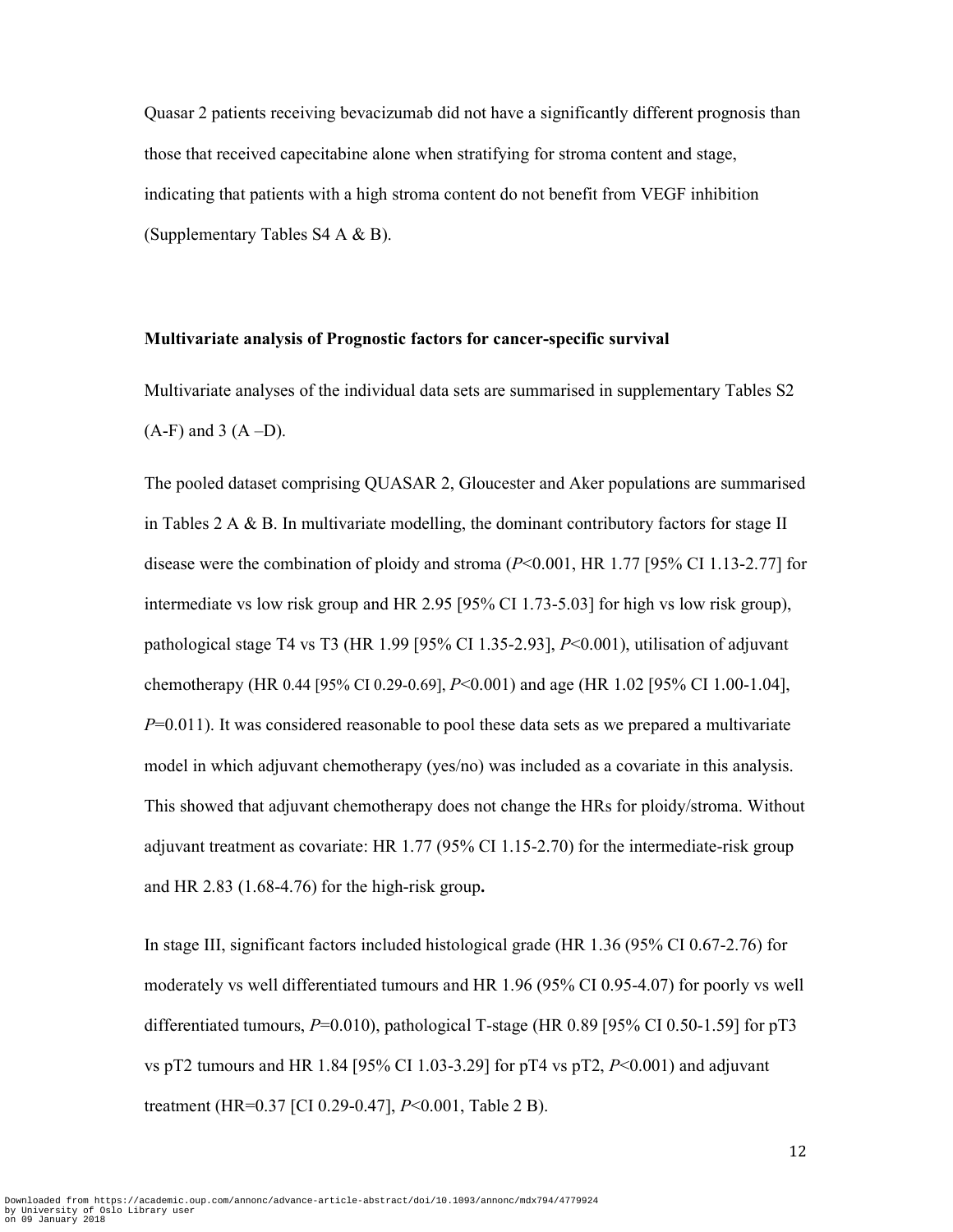Relapse-free survival was available for the QUASAR 2 and Aker populations and these data are shown in supplementary Tables S3 A to D. Interestingly, there is a stronger multivariate association between ploidy/stroma for stage II patients using this endpoint.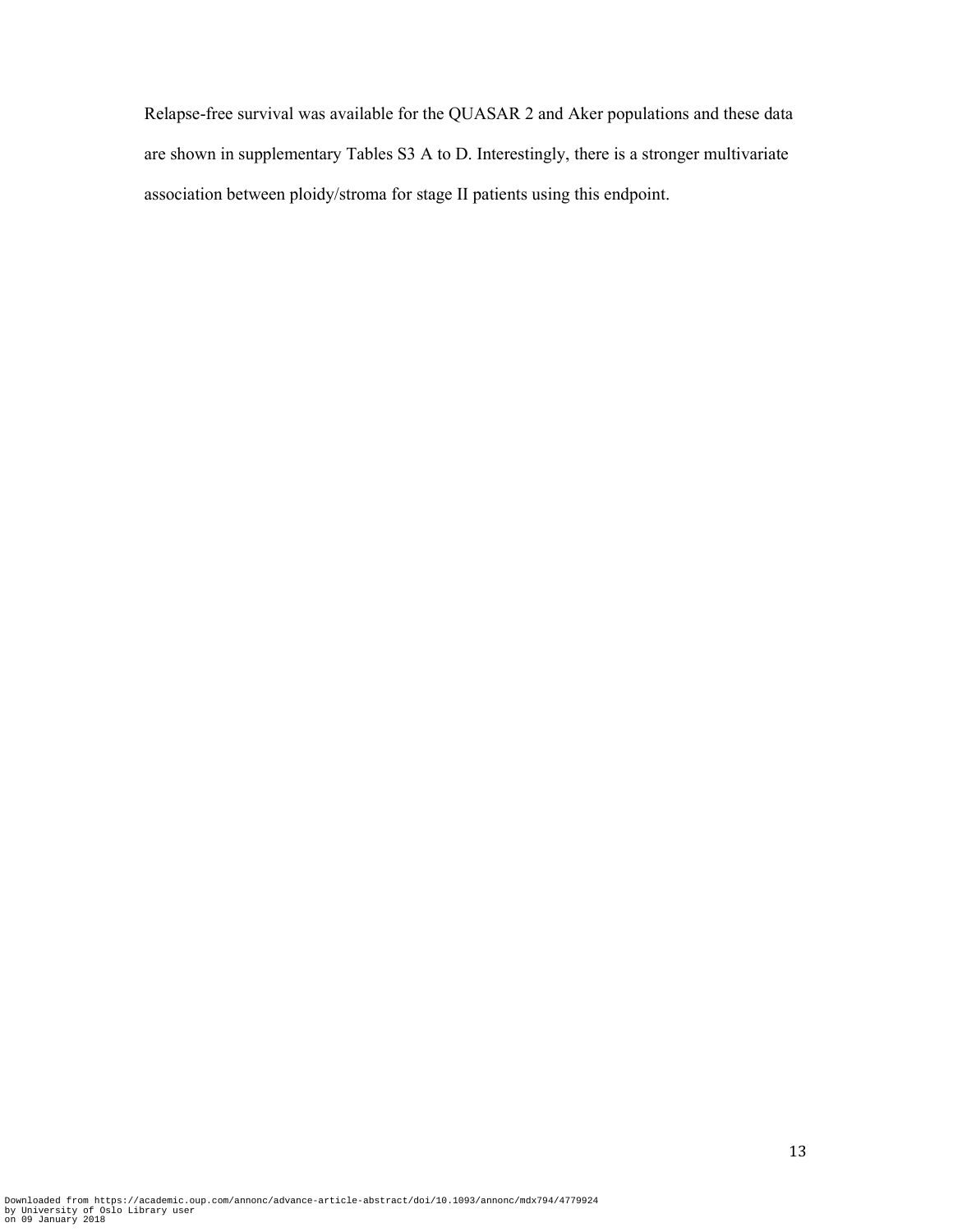## **Discussion**

Like most epithelial tumours, CRCs are composed of two interdependent cellular compartments: malignant epithelium and tumour stroma. Tumour stroma (consisting of extracellular matrix admixed with fibroblasts, myofibroblasts, endothelial cells and inflammatory and immune infiltrative cells) is considered to make a critical contribution to tumour biology in terms of survival, growth, invasion and metastatic potential.

Recently, tumour-stromal measurement utilising visual estimation has been applied to tissue sections from 710 patients enrolled in the VICTOR trial, suggesting that tumours comprising more than 50% stroma have significantly poorer prognosis [12]. The explanation for the effect described here is currently unknown, but there are data to suggest that there may be enhanced pro-invasive signalling by intra-stromal myofibroblasts or growth factor/cytokine production by cancer associated fibroblasts (CAF) inducing enhanced angiogenesis, increased tumour growth and invasion, possibly through induction of a mesenchymal stem cell phenotype. Guinney et al [22] used gene expression profiles to define several subtypes of colorectal cancer, one of which, CMS4, showed significant upregulation of genes implicated in epithelial-to-mesenchymal transition (EMT) and of signatures compatible with stromal infiltration. More recently Isella and coworkers [23] have shown that the distinctive transcriptional and clinical features of this subtype can be ascribed to its particularly abundant stromal component, consistent with findings in the current study. Galon et al [16] have explored the prognostic impact of immune infiltrates. Using digital quantification of CD3 and CD8 lymphocytes following immunohistochemical staining, they suggest that a low immune infiltrate score is associated with a higher relapse rate. Recently, Mlecnik and colleagues demonstrated the presence of functional mutation-specific cytotoxic T cells and the superiority of Immunoscore over microsatellite instability in predicting survival, as is the case

14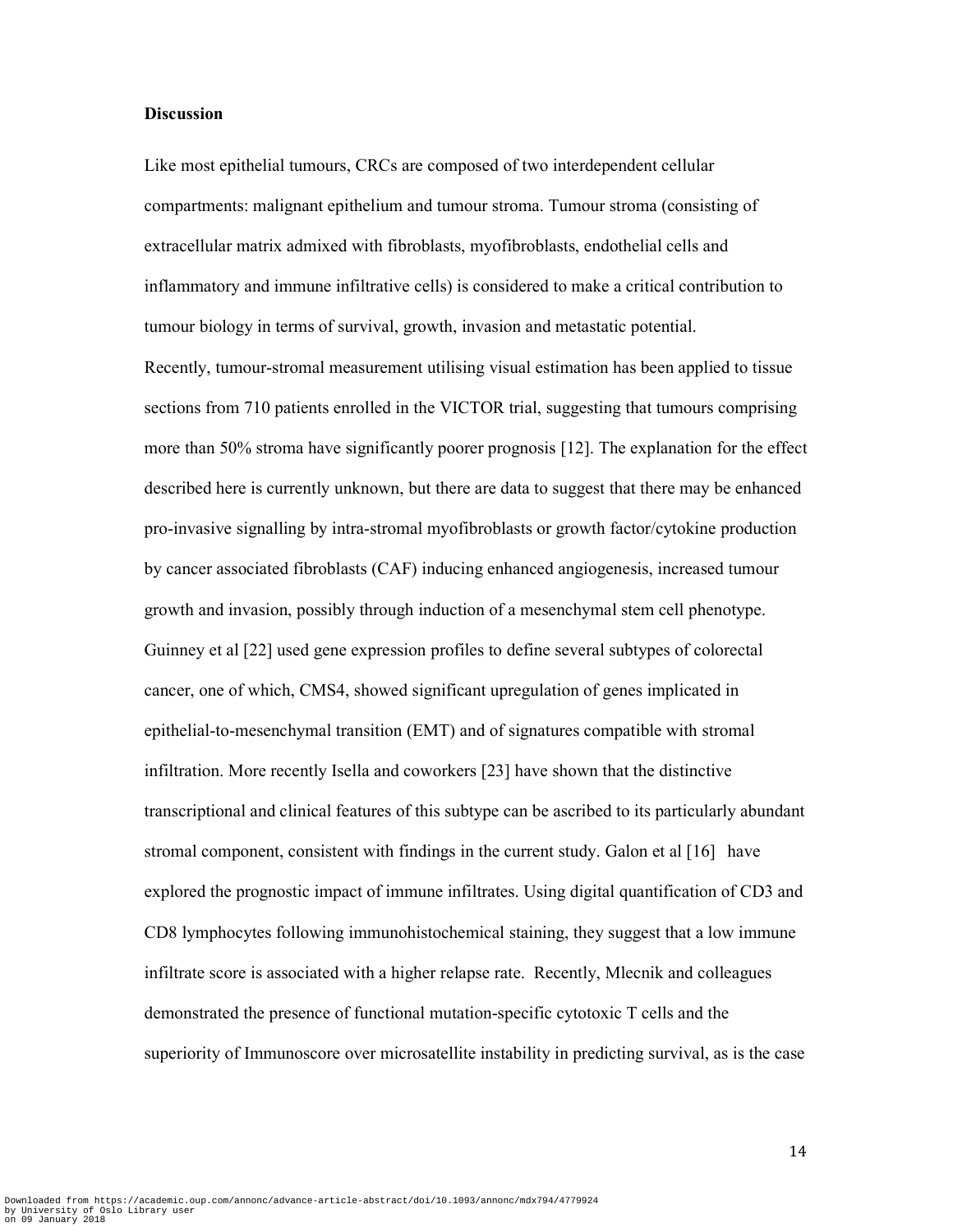with the ploidy/stroma assay [24].

The association between ploidy and poor prognosis is well documented (reviewed in [25] ). Current opinion is that damage to the cellular apparatus of mitosis within epithelial tumours at an early stage can produce cells with chromosomal instability and that these genetically unstable cells drive tumorigenesis by producing progeny with diverse (uncharacterised) genetic alterations conferring survival advantages.

Individually, mutations in *TP53*, *PIK3CA* and *KRAS* are very weak prognostic markers. *BRAF*, which is prognostic in advanced CRC, is much less so for the primary tumour [8]. Most of these studies have suffered from small sample size, poorly curated tissue banks, inadequate validation on independent datasets and a lack of assay quality control. Morphometric analyses of ploidy and stroma (Figure 1A) has provided a technically simple prognostic stratifier for stage II CRC which is likely to be clinically useful. By defining a substantial proportion (34%) of patients with good prognosis (90% 5-year CSS), it will inform discussion with the patient as to the absolute benefits of adjuvant chemotherapy. The hazard ratio (HR), separating relatively good from relatively poor prognosis (HR 2.95 (95% CI 1.73- 5.03, *P*<0.001) for the ploidy-stromal classifier is superior to the HR generated for stage II colon cancer patients by the RNA signature<sup>[11]</sup> Oncotype Dx Colon<sup>TM</sup> ( $HR = 1.47$ ) *P*=0.046), although no direct comparison of the 2 tests has been made. For patients with high stroma that undergo adjuvant therapy, reports indicate that this group of patients have shorter survival and thus that further substratification is required [15]. Although digital pathology is widely available, the ploidy element of the assay needs to be established in accredited central laboratories, which offer the most practical, initial means of delivering the assay.

This combined biomarker was not prognostic for stage III CRC, where the clinical default is to offer patients combination adjuvant chemotherapy with a fluoropyrimidine and oxaliplatin.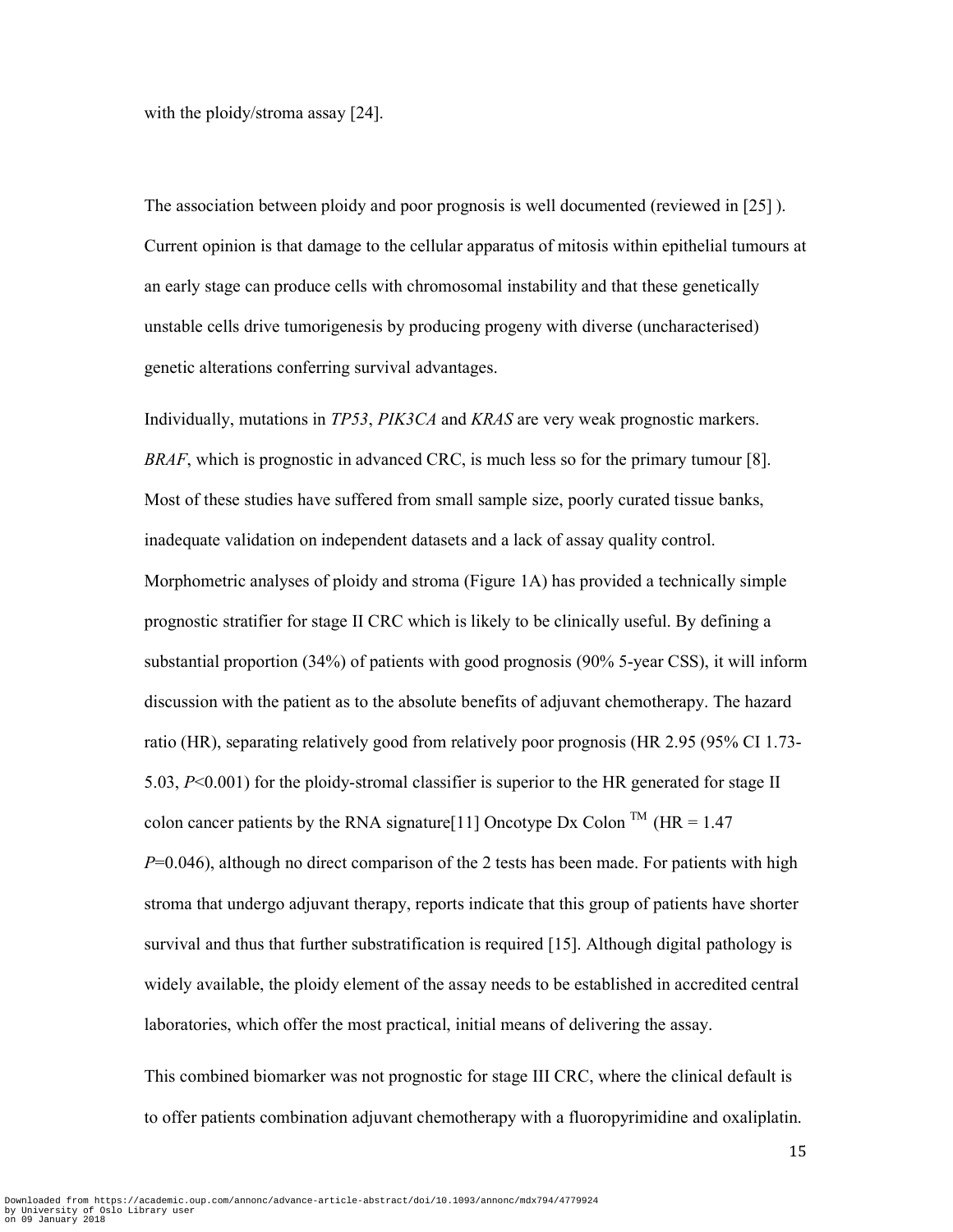As shown in Figure 2 C, it might be possible to challenge this paradigm and consider single agent chemotherapy for the low risk group, particularly in elderly patients.

Although there is significant international variation in clinical practice, in the UK, around 50 % of stage II colon cancer patients receive adjuvant chemotherapy, a proportion of which is administered in combination, overtreating the general population of patients so that a small minority might benefit. Use of this new prognostic biomarker will identify approximately 34 % of stage II patients with a prognosis similar to stage I patients who might therefore avoid adjuvant treatment, 55 % of intermediate prognosis who might benefit from adjuvant fluoropyrimidine monotherapy and 11 % with a bad prognosis of whom the patient and clinician might consider that combination therapy with oxaliplatin would be merited, in patients under 70 years of age.

# **Acknowledgements**

The authors would like to thank Dr. Wanja Kildal, Marna Lill Kjæreng and the laboratory personnel at the Institute for Cancer Genetics and Informatics for technical assistance, the reviewers and editors of *Annals of Oncology* for valuable comments, and last, but not least, the participating patients.

## **Funding**

The QUASAR 2 study was funded by an educational grant from Roche.

#### **Disclosure**

The authors have declared no conflicts of interest.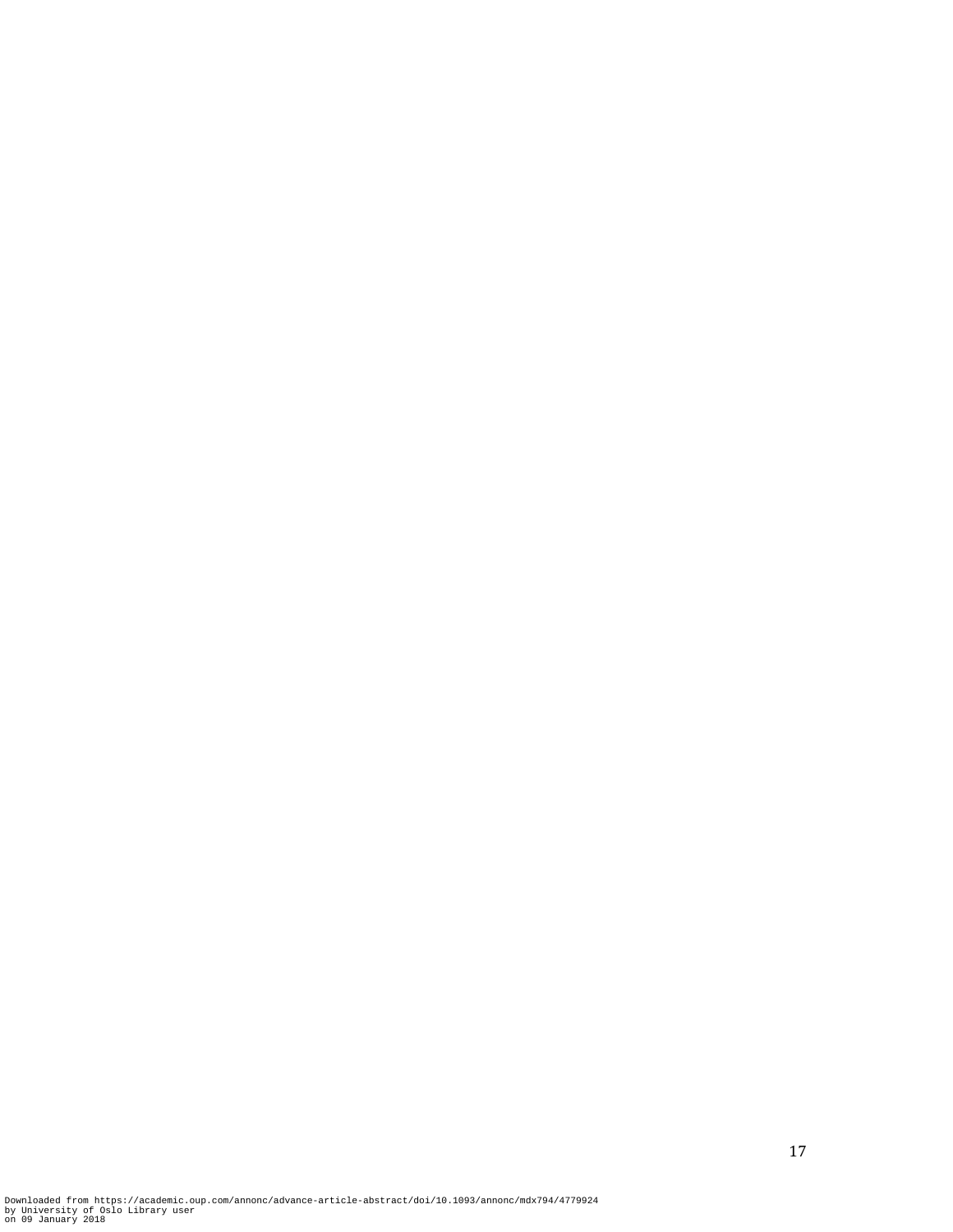#### **References**

1. La Thangue NB, Kerr DJ. Predictive biomarkers: a paradigm shift towards personalized cancer medicine. Nat Rev Clin Oncol 2011; 8: 587-596.

2. Church D, Kerr R, Domingo E et al. 'Toxgnostics': an unmet need in cancer medicine. Nat Rev Cancer 2014; 14: 440-445.

3. Quasar Collaborative G, Gray R, Barnwell J et al. Adjuvant chemotherapy versus observation in patients with colorectal cancer: a randomised study. Lancet 2007; 370: 2020- 2029.

4. de Gramont A, Van Cutsem E, Schmoll HJ et al. Bevacizumab plus oxaliplatin-based chemotherapy as adjuvant treatment for colon cancer (AVANT): a phase 3 randomised controlled trial. Lancet Oncol 2012; 13: 1225-1233.

5. Andre T, Boni C, Navarro M et al. Improved overall survival with oxaliplatin, fluorouracil, and leucovorin as adjuvant treatment in stage II or III colon cancer in the MOSAIC trial. J Clin Oncol 2009; 27: 3109-3116.

6. Schmoll HJ, Tabernero J, Maroun J et al. Capecitabine Plus Oxaliplatin Compared With Fluorouracil/Folinic Acid As Adjuvant Therapy for Stage III Colon Cancer: Final Results of the NO16968 Randomized Controlled Phase III Trial. J Clin Oncol 2015; 33: 3733- 3740.

7. Yothers G, O'Connell MJ, Allegra CJ et al. Oxaliplatin as adjuvant therapy for colon cancer: updated results of NSABP C-07 trial, including survival and subset analyses. J Clin Oncol 2011; 29: 3768-3774.

8. Hutchins G, Southward K, Handley K et al. Value of mismatch repair, KRAS, and BRAF mutations in predicting recurrence and benefits from chemotherapy in colorectal cancer. J Clin Oncol 2011; 29: 1261-1270.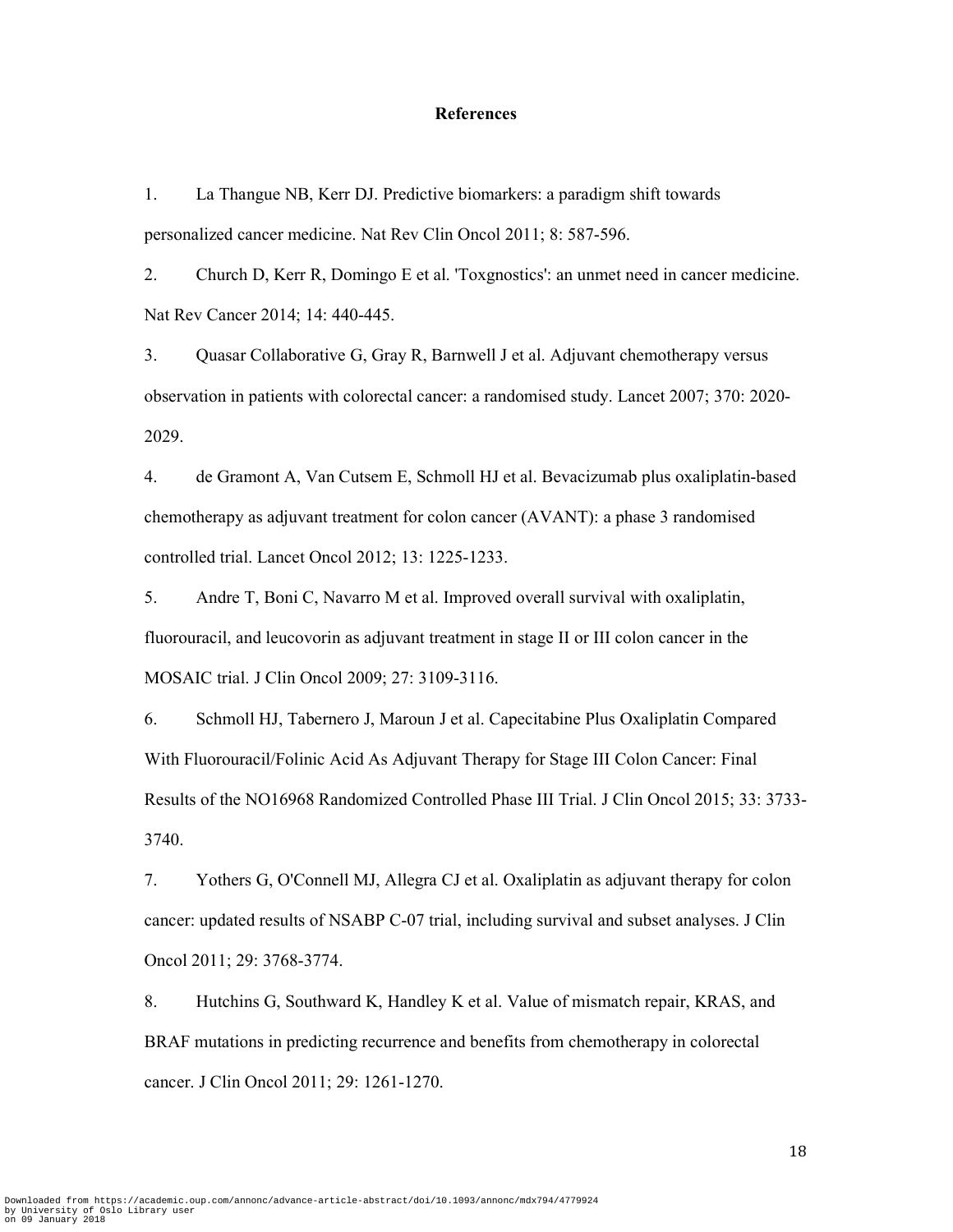9. Kerr DJ, Midgley R. Defective mismatch repair in colon cancer: a prognostic or predictive biomarker? J Clin Oncol 2010; 28: 3210-3212.

10. Ribic CM, Sargent DJ, Moore MJ et al. Tumor microsatellite-instability status as a predictor of benefit from fluorouracil-based adjuvant chemotherapy for colon cancer. N Engl J Med 2003; 349: 247-257.

11. Gray RG, Quirke P, Handley K et al. Validation study of a quantitative multigene reverse transcriptase-polymerase chain reaction assay for assessment of recurrence risk in patients with stage II colon cancer. J Clin Oncol 2011; 29: 4611-4619.

12. Huijbers A, Tollenaar RA, v Pelt GW et al. The proportion of tumor-stroma as a strong prognosticator for stage II and III colon cancer patients: validation in the VICTOR trial. Ann Oncol 2013; 24: 179-185.

13. West NP, Dattani M, McShane P et al. The proportion of tumour cells is an independent predictor for survival in colorectal cancer patients. Br J Cancer 2010; 102: 1519- 1523.

14. Mesker WE, Junggeburt JM, Szuhai K et al. The carcinoma-stromal ratio of colon carcinoma is an independent factor for survival compared to lymph node status and tumor stage. Cell Oncol 2007; 29: 387-398.

15. Park JH, Richards CH, McMillan DC et al. The relationship between tumour stroma percentage, the tumour microenvironment and survival in patients with primary operable colorectal cancer. Ann Oncol 2014; 25: 644-651.

16. Angell H, Galon J. From the immune contexture to the Immunoscore: the role of prognostic and predictive immune markers in cancer. Current Opinion in Immunology 2013; 25: 261-267.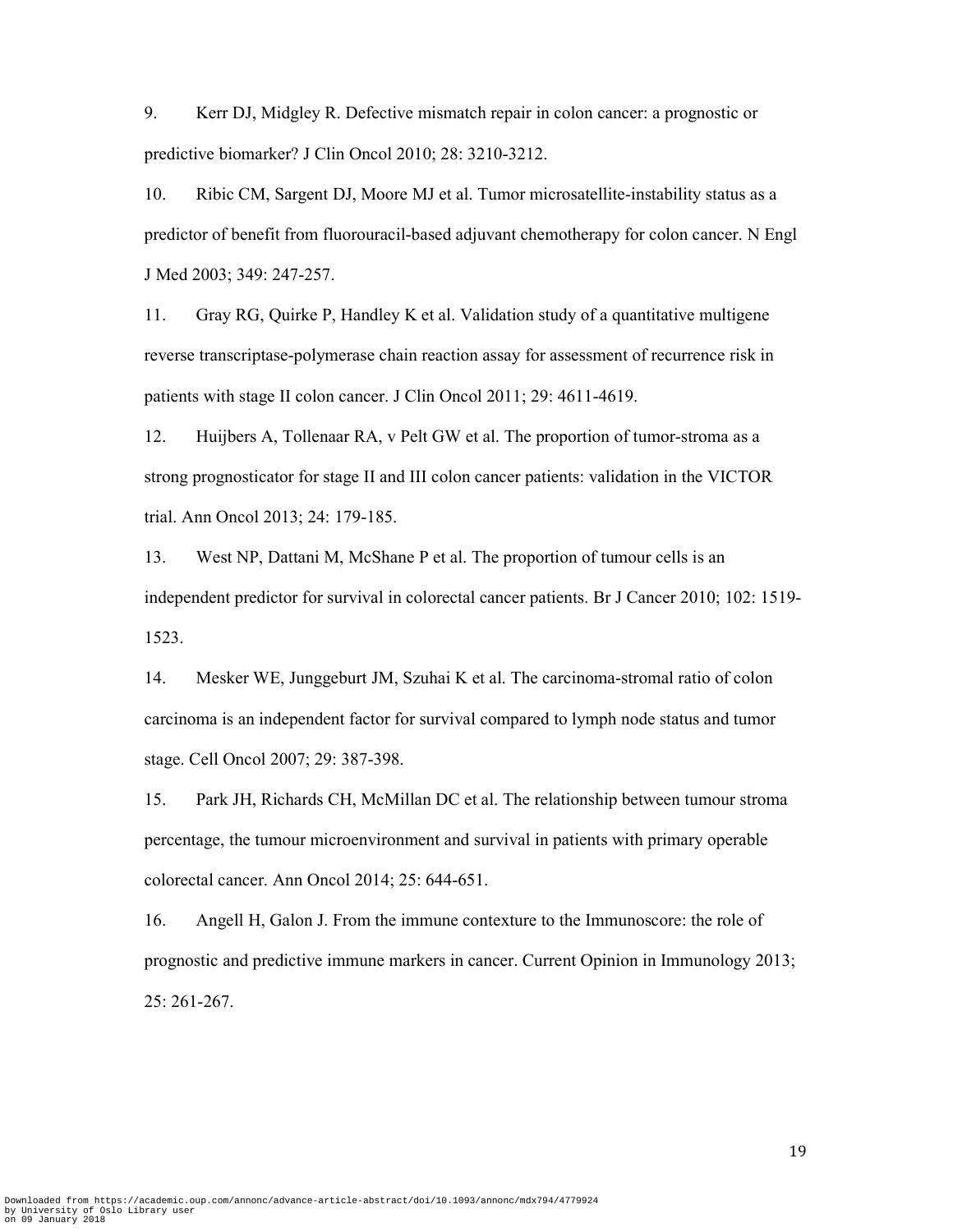17. Shepherd NA, Baxter KJ, Love SB. The prognostic importance of peritoneal involvement in colonic cancer: a prospective evaluation. Gastroenterology 1997; 112: 1096- 1102.

18. Mitchard JR, Love SB, Baxter KJ, Shepherd NA. How important is peritoneal involvement in rectal cancer? A prospective study of 331 cases. Histopathology 2010; 57: 671-679.

19. Merok MA, Ahlquist T, Royrvik EC et al. Microsatellite instability has a positive prognostic impact on stage II colorectal cancer after complete resection: results from a large, consecutive Norwegian series. Annals of Oncology 2013; 24: 1274-1282.

20. Hveem TS, Merok MA, Pretorius ME et al. Prognostic impact of genomic instability in colorectal cancer. Br J Cancer 2014; 110: 2159-2164.

21. Pradhan M, Abeler VM, Danielsen HE et al. Prognostic importance of DNA ploidy and DNA index in stage I and II endometrioid adenocarcinoma of the endometrium. Ann Oncol 2012; 23: 1178-1184.

22. Guinney J, Dienstmann R, Wang X et al. The consensus molecular subtypes of colorectal cancer. Nature Medicine 2015; 21: 1350-1356.

23. Isella C, Terrasi A, Bellomo SE et al. Stromal contribution to the colorectal cancer transcriptome. Nature Genetics 2015; 47: 312-319.

24. Mlecnik B, Bindea G, Angell HK et al. Integrative Analyses of Colorectal Cancer Show Immunoscore Is a Stronger Predictor of Patient Survival Than Microsatellite Instability. Immunity 2016; 44: 698-711.

25. Danielsen HE, Pradhan M, Novelli M. Revisiting tumour aneuploidy - the place of ploidy assessment in the molecular era. Nat Rev Clin Oncol 2016; 13: 291-304.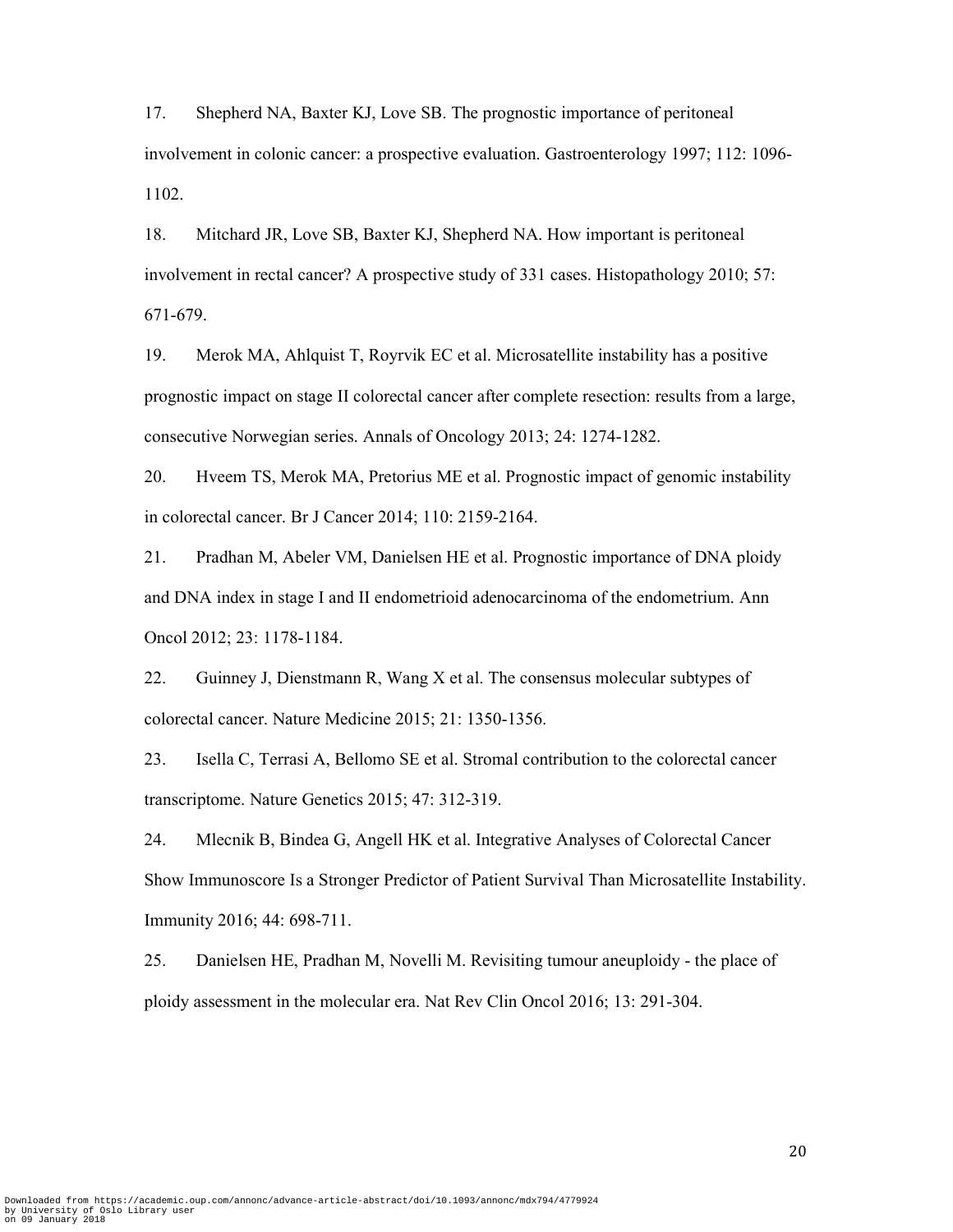Figure 1: Kaplan-Meier plot illustrating cancer-specific survival (CSS) for patients with tumours that were diploid and low stroma (D and LS), diploid and high stroma or non-diploid and low stroma (D and HS/ND and LS), and non-diploid and high stroma (ND and HS) among A) patients with stage II tumours and B) patients with stage III tumours.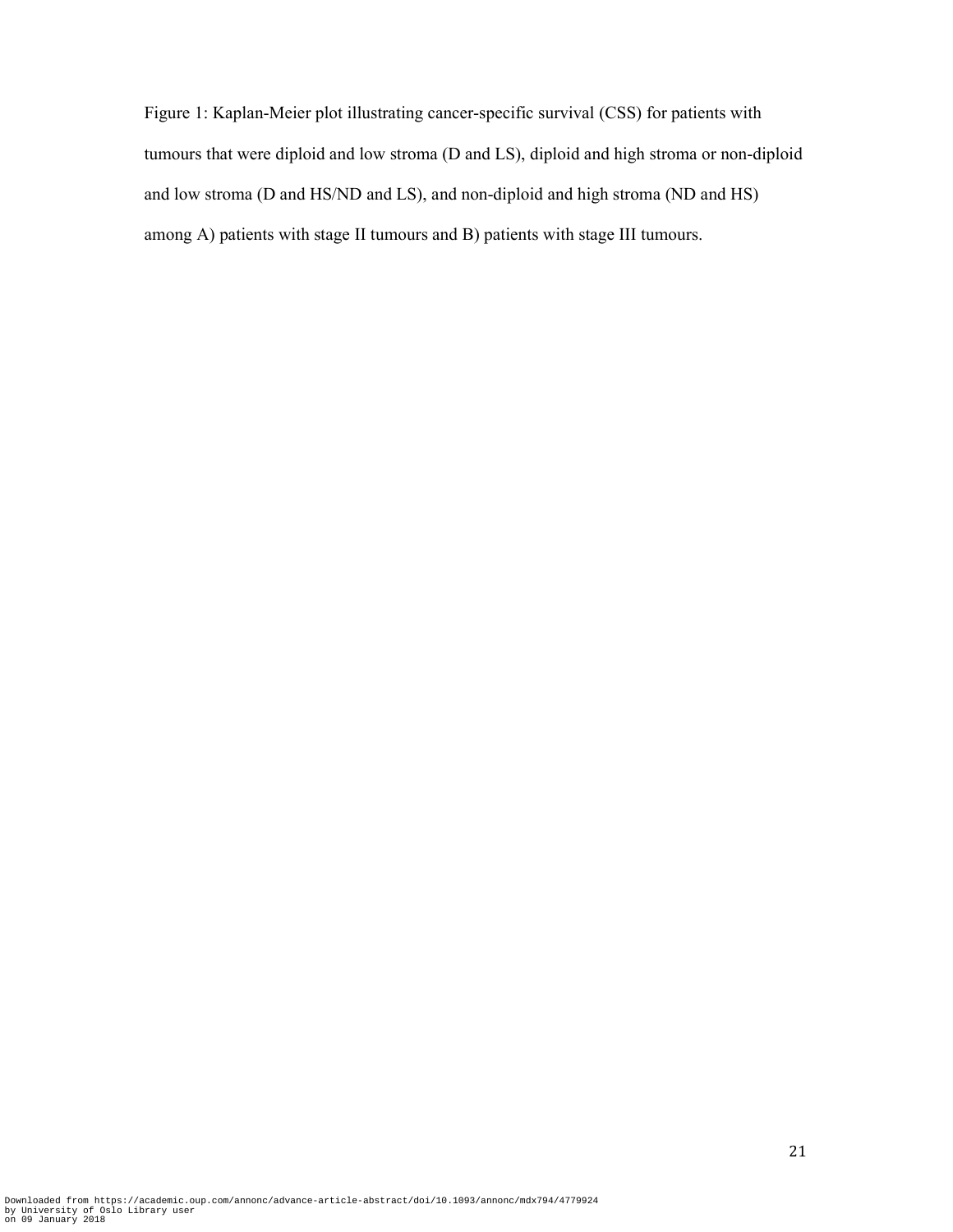Figure 2: Kaplan-Meier plots illustrating cancer-specific survival (CSS) for patients stratified by pathological stage and histological grade in the pooled dataset

Figure 2 A Stage II disease

Figure 2 B Stage III Disease

Figure 2 C Stage III Disease – Aggregated version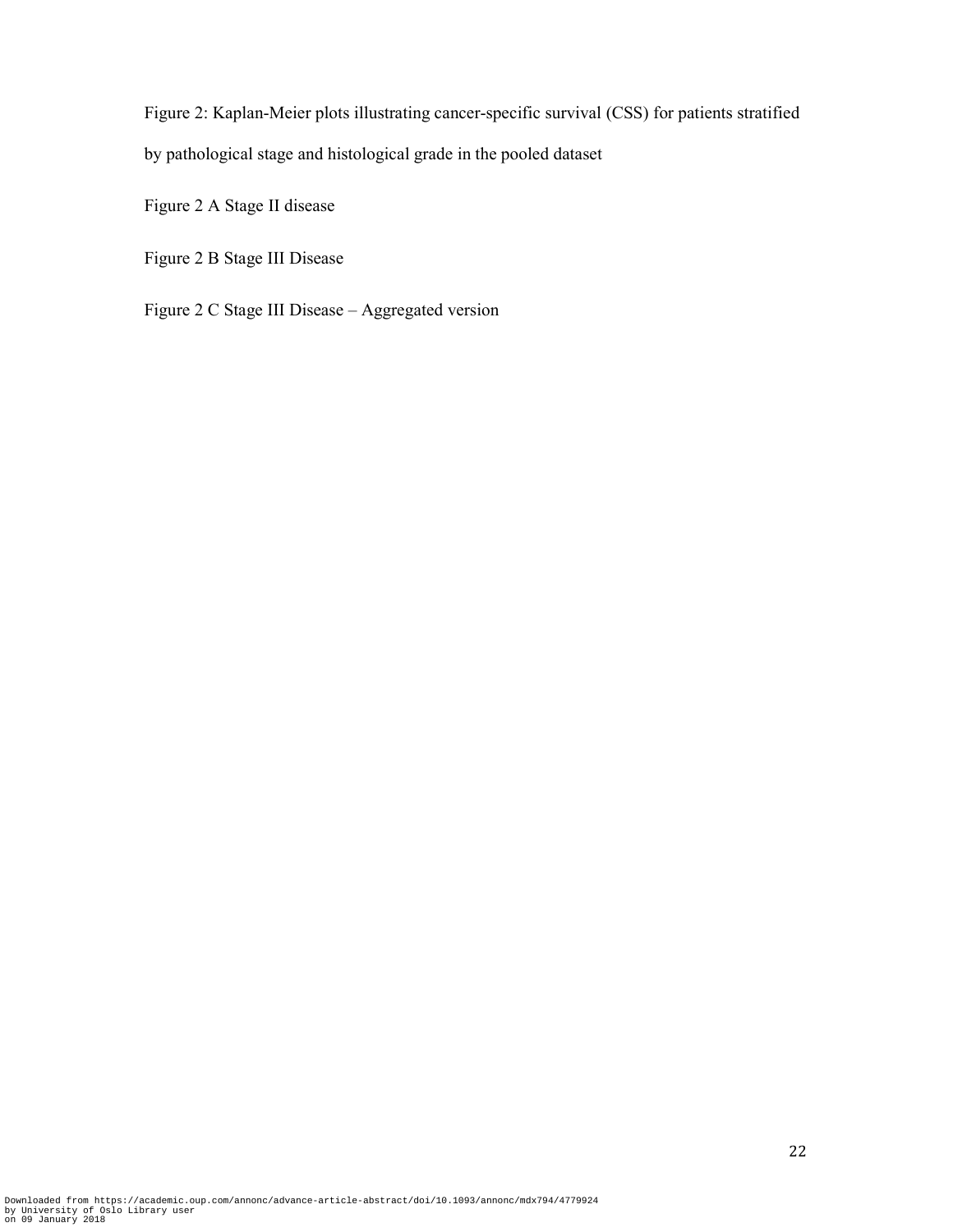| <b>Variables</b>             | <b>QUASAR 2</b> | Gloucester  | <b>OUH-Aker</b> | $P^*$      | All hospitals |
|------------------------------|-----------------|-------------|-----------------|------------|---------------|
| Age, years                   |                 |             |                 | $<0.001**$ |               |
| $Mean \pm SD$                | $64 \pm 10$     | $70 \pm 11$ | $70 \pm 12$     |            | $68 \pm 11$   |
| Range                        | 27-88           | 28-94       | 30-94           |            | 27-94         |
|                              |                 |             |                 |            |               |
| Gender                       |                 |             |                 | 0.004      |               |
| Male                         | 634 (58)        | 510(53)     | 288 (50)        |            | 1432 (55)     |
| Female                       | 458 (42)        | 444 (47)    | 290 (50)        |            | 1192(45)      |
|                              |                 |             |                 |            |               |
| Tumor site                   |                 |             |                 | < 0.001    |               |
| Colon                        | 882 (85)        | 641 (67)    | 406(70)         |            | 1929 (75)     |
| Rectum                       | 158(15)         | 313(33)     | 172(30)         |            | 643 (25)      |
| Disease stage                |                 |             |                 | < 0.001    |               |
| Stage I                      | $\mathbf{0}$    | 83 (9)      | 112(19)         |            | 195(7)        |
| Stage II                     | 394 (36)        | 358 (38)    | 277 (48)        |            | 1029 (39)     |
| Stage III                    | 698 (64)        | 513 (54)    | 189 (33)        |            | 1400(53)      |
|                              |                 |             |                 |            |               |
| pT stage                     |                 |             |                 | < 0.001    |               |
| pT1                          | 17(2)           | 14(1)       | 27(5)           |            | 58(2)         |
| pT2                          | 70(7)           | 70(7)       | 103(18)         |            | 243(9)        |
| pT3                          | 569 (54)        | 422 (44)    | 414 (72)        |            | 1405(55)      |
| pT4                          | 389 (37)        | 447 (47)    | 34(6)           |            | 870 (34)      |
| pN stage                     |                 |             |                 | < 0.001    |               |
| pN0                          | 381 (36)        | 442 (46)    | 388 (67)        |            | 1211(47)      |
| pN1                          | 489 (47)        | 273 (29)    | 152 (26)        |            | 914 (35)      |
| pN2                          | 181(17)         | 239(25)     | 37(6)           |            | 457 (18)      |
|                              |                 |             |                 |            |               |
| Histological grade           |                 |             |                 | < 0.001    |               |
| Well differentiated          | 42(4)           | 141 (15)    | 58 (10)         |            | 241(9)        |
| Moderately<br>differentiated | 829 (80)        | 516 (54)    | 452 (79)        |            | 1797 (70)     |
| Poorly                       |                 |             |                 |            |               |
| differentiated               | 160(16)         | 297(31)     | 63(11)          |            | 520 (20)      |
|                              |                 |             |                 |            |               |
| Stroma                       |                 |             |                 | < 0.001    |               |
| Low                          | 986 (90)        | 882 (92)    | 415 (72)        |            | 2283 (87)     |
| High                         | 106(10)         | 72(8)       | 163(28)         |            | 341(13)       |
| Ploidy status                |                 |             |                 | 0.75       |               |
| Diploid                      | 326(30)         | 296 (31)    | 182(31)         |            | 804 (31)      |
| Non-diploid                  | 766 (70)        | 658 (69)    | 396 (69)        |            | 1820 (69)     |

Table 1: Distribution of relevant parameters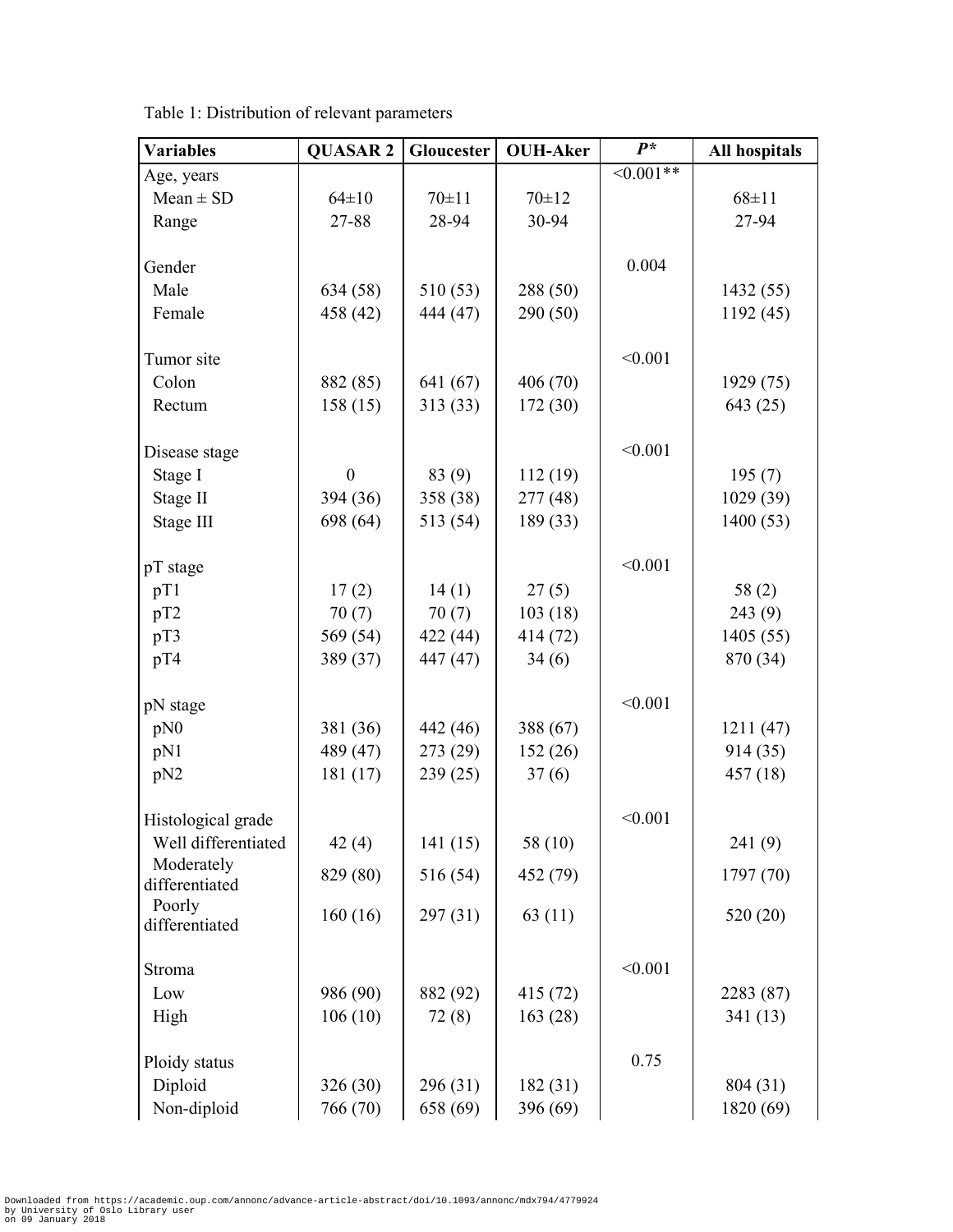| Ploidy and stroma                                        |              |          |          | < 0.001 |           |
|----------------------------------------------------------|--------------|----------|----------|---------|-----------|
| Diploid and low<br>stroma                                | 309(28)      | 286 (30) | 159(28)  |         | 754 (29)  |
| Diploid and high<br>stroma                               | 17(2)        | 10(1)    | 23(4)    |         | 50(2)     |
| Non-diploid and<br>low stroma                            | 677(62)      | 596 (62) | 256 (44) |         | 1529 (58) |
| Non-diploid and<br>high stroma                           | 89(8)        | 62(6)    | 140 (24) |         | 291(11)   |
| Ploidy and stroma 3<br>groups                            |              |          |          | < 0.001 |           |
| Diploid and low<br>stroma                                | 309(28)      | 286 (30) | 159 (28) |         | 754 (29)  |
| Diploid and high<br>stroma/non-diploid<br>and low stroma | 694 (64)     | 606 (64) | 279 (48) |         | 1579 (60) |
| Non-diploid and<br>high stroma                           | 89(8)        | 62(6)    | 140(24)  |         | 291(11)   |
| Microsatellite<br>instability status                     |              |          |          | 0.037   |           |
| Microsatellite<br>stable                                 | 896 (88)     | NA       | 452 (84) |         | 1348 (86) |
| Microsatellite<br>instable                               | 126(12)      | NA       | 87(16)   |         | 213(14)   |
| Adjuvant treatment                                       |              |          |          | < 0.001 |           |
| N <sub>o</sub>                                           | $\mathbf{0}$ | 567 (89) | 434 (90) |         | 1001(45)  |
| Yes                                                      | 1092(100)    | 72(11)   | 49 (10)  |         | 1213(55)  |
| Total number                                             | 1092         | 954      | 578      |         | 2624      |

\**P*-value for the comparison of variable between datasets \*\*One-way analysis of variance

Abbreviations: SD=standard deviation; NA=not available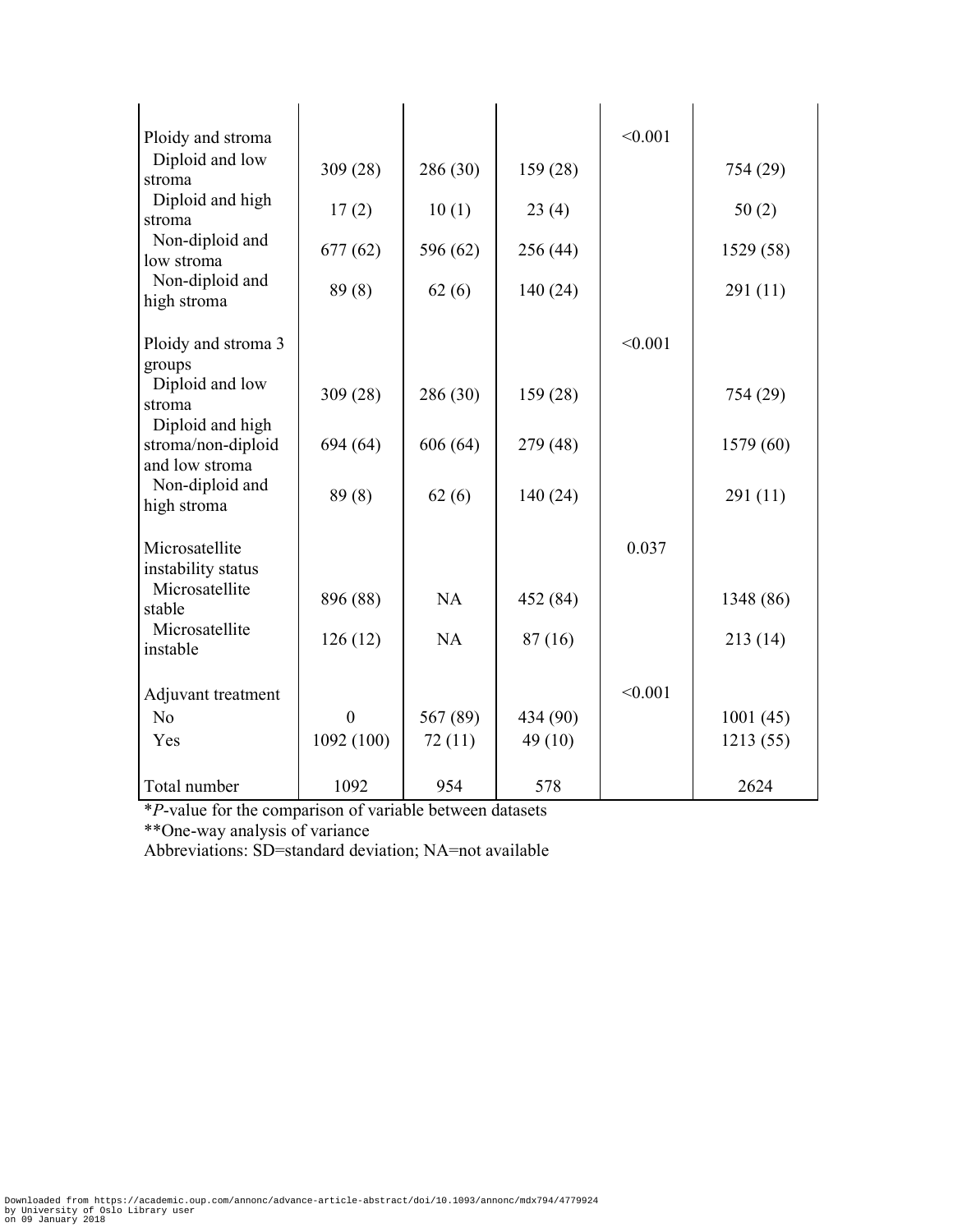| Variable                                    | <b>HR (95% CI)</b>  | P-value |
|---------------------------------------------|---------------------|---------|
| Ploidy and stroma 3 groups                  |                     | < 0.001 |
| Diploid and low stroma                      |                     |         |
| Diploid and high stroma/non-diploid and low |                     |         |
| stroma                                      | $1.77(1.13 - 2.77)$ |         |
| Non-diploid and high stroma                 | $2.95(1.73-5.03)$   |         |
| pT stage                                    |                     | 0.001   |
| pT3                                         |                     |         |
| pT4                                         | $1.99(1.35-2.93)$   |         |
| Adjuvant treatment                          |                     | < 0.001 |
| N <sub>0</sub>                              |                     |         |
| Yes                                         | $0.44(0.29-0.69)$   |         |
| Age                                         | $1.02(1.01-1.04)$   | 0.011   |

Table 2A: Multivariate analysis on five-year cancer-specific survival of the prognostic factors in stage II patients in the pooled dataset.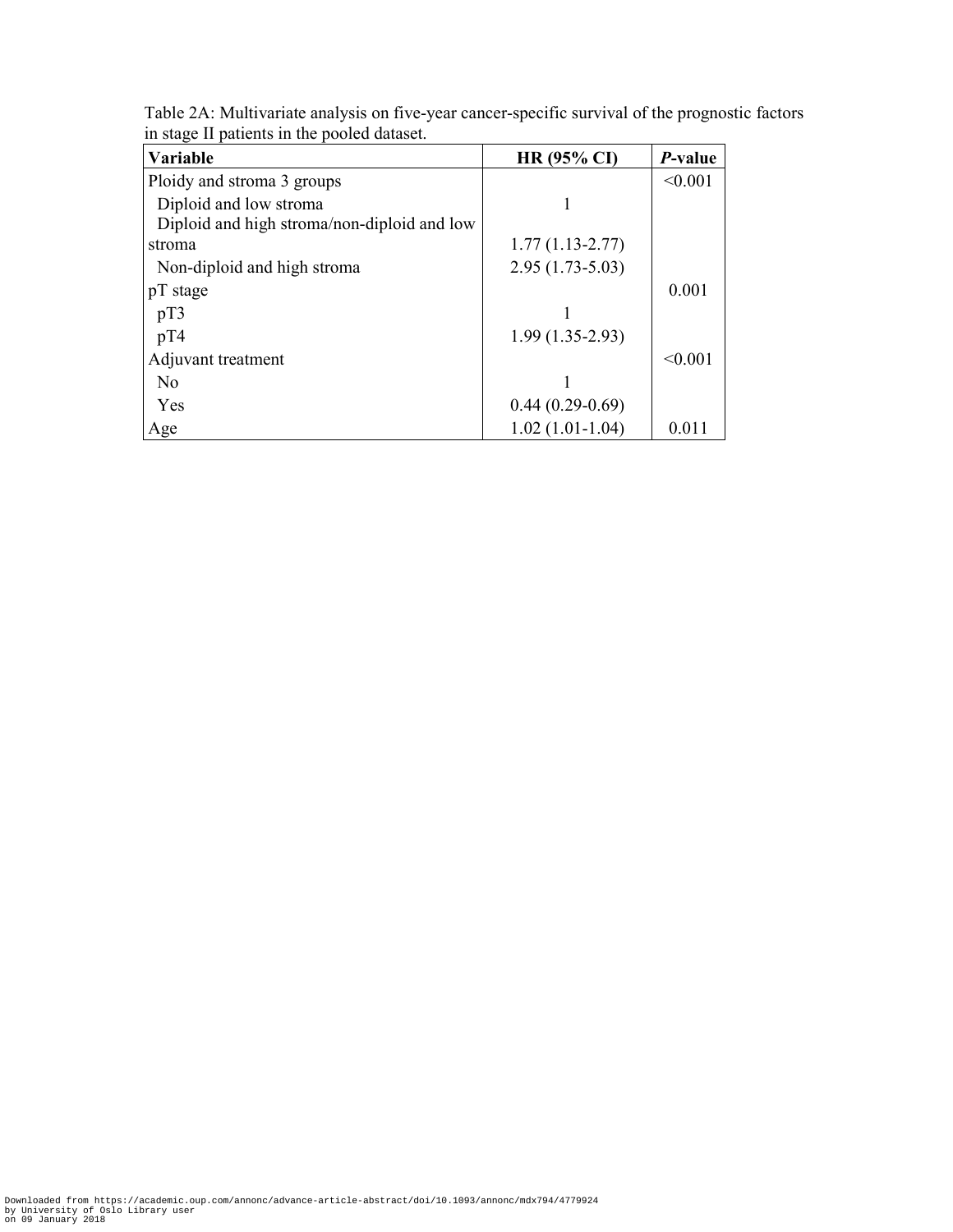| Variable                                                                                                       | HR (95% CI)         | P-value |
|----------------------------------------------------------------------------------------------------------------|---------------------|---------|
| Ploidy and stroma 3 groups                                                                                     |                     | 0.14    |
| Diploid and low stroma                                                                                         |                     |         |
| Dip and high stroma/non-dip and low stroma                                                                     | $1.21(0.92 - 1.60)$ |         |
| Non-diploid and high stroma                                                                                    | $1.43(1.00-2.06)$   |         |
| pT stage                                                                                                       |                     | < 0.001 |
| pT1                                                                                                            | <b>NA</b>           |         |
| pT2                                                                                                            |                     |         |
| pT3                                                                                                            | $0.89(0.50-1.59)$   |         |
| pT4                                                                                                            | $1.84(1.03-3.29)$   |         |
| pN stage                                                                                                       |                     | < 0.001 |
| pN1                                                                                                            |                     |         |
| pN2                                                                                                            | $2.62(2.07-3.30)$   |         |
| Histological grade                                                                                             |                     | 0.010   |
| Well differentiated                                                                                            |                     |         |
| Moderately differentiated                                                                                      | $1.36(0.67 - 2.76)$ |         |
| Poorly differentiated                                                                                          | $1.96(0.95-4.07)$   |         |
| Adjuvant treatment                                                                                             |                     | < 0.001 |
| N <sub>0</sub>                                                                                                 |                     |         |
| Yes                                                                                                            | $0.37(0.29 - 0.47)$ |         |
| Age<br>$\Lambda$ blogariational UD-becaud vation $CI$ =confidence interval. $\Lambda$ $\Lambda$ =net evailable | $1.01(1.00-1.02)$   | 0.13    |

Table 2B: Multivariate analysis on five-year cancer-specific survival of the prognostic factors in stage III patients in the pooled dataset.

Abbreviations: HR=hazard ratio; CI=confidence interval; NA=not available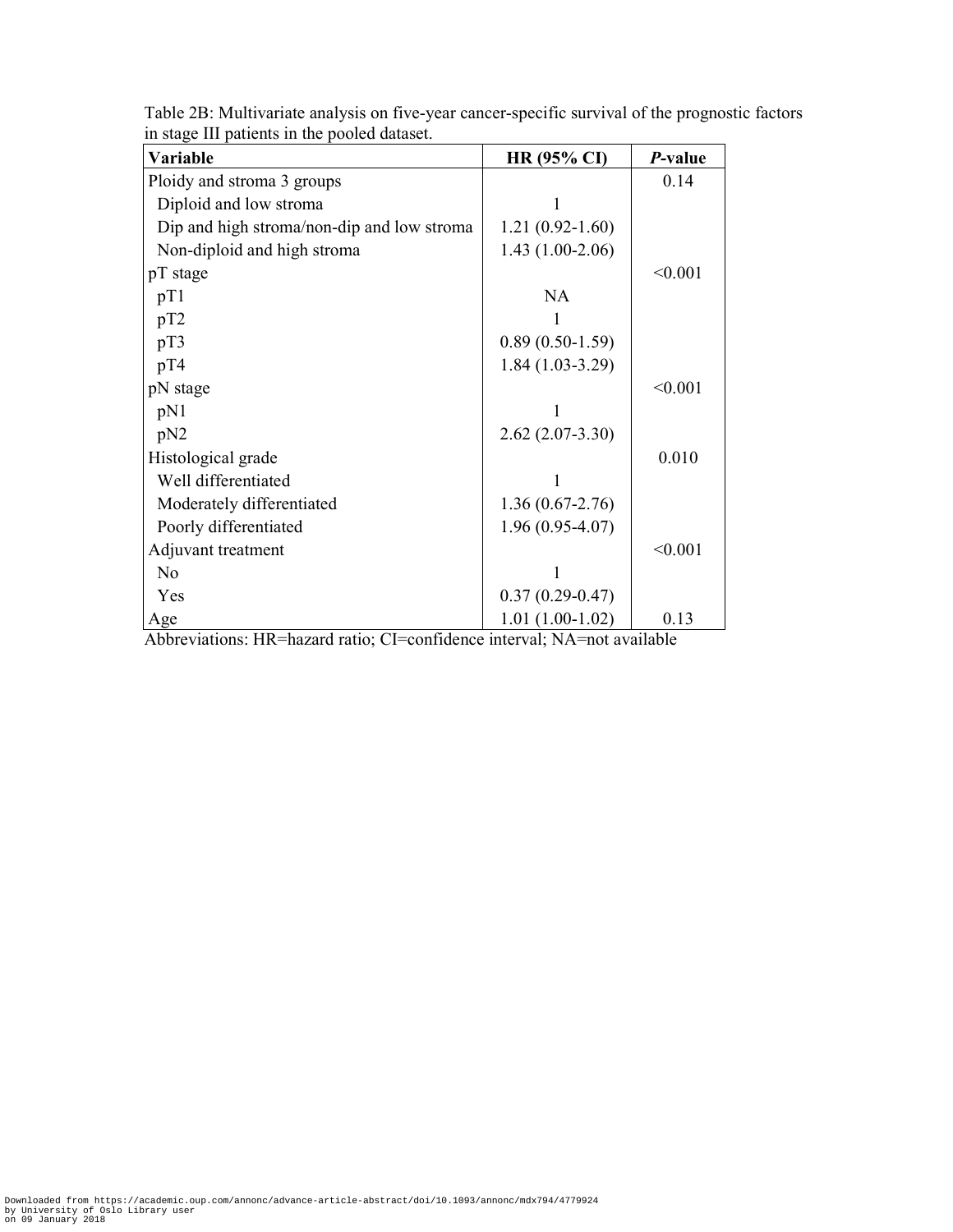

Figure 1: Kaplan-Meier plot illustrating cancer-specific survival (CSS) for patients with tumours that were diploid and low stroma (D and LS), diploid and high stroma or non-diploid and low stroma (D and HS/ND and LS), and non-diploid and high stroma (ND and HS) among A) patients with stage II tumours and B) patients with stage III tumours.

212x386mm (300 x 300 DPI)